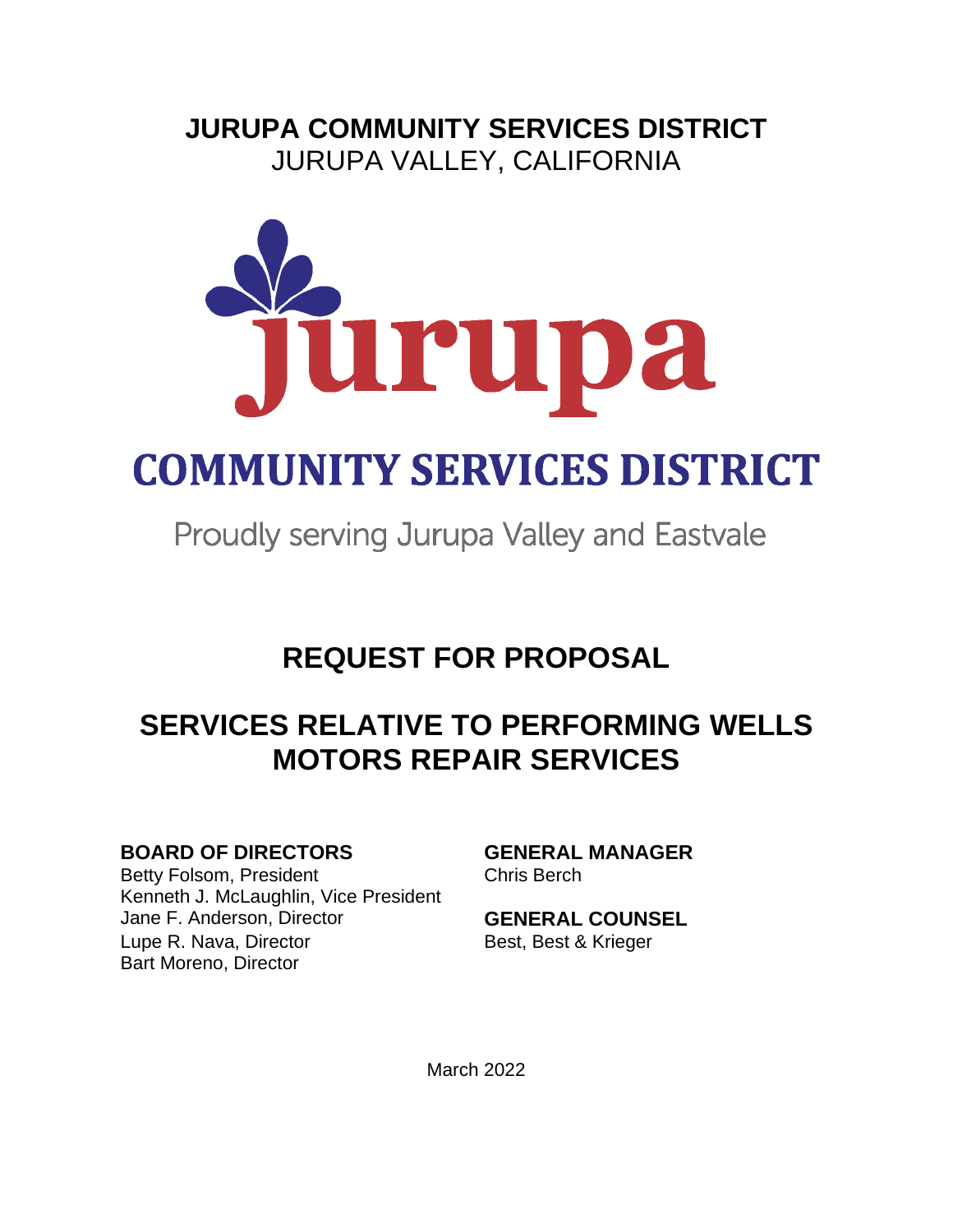<span id="page-1-0"></span>

| Ι.     |                                                                       |  |
|--------|-----------------------------------------------------------------------|--|
| II.    |                                                                       |  |
| III.   |                                                                       |  |
| IV.    |                                                                       |  |
| II.    | PRE-PROPOSAL MEETING ERROR! BOOKMARK NOT DEFINED.                     |  |
| III.   |                                                                       |  |
| IV.    |                                                                       |  |
| V.     |                                                                       |  |
| VI.    |                                                                       |  |
| VII.   |                                                                       |  |
| VIII.  |                                                                       |  |
| IX.    |                                                                       |  |
| Χ.     |                                                                       |  |
| XI.    |                                                                       |  |
| XII.   |                                                                       |  |
| XIII.  |                                                                       |  |
| XIV.   |                                                                       |  |
| XV.    |                                                                       |  |
| XVI.   |                                                                       |  |
| XVII.  |                                                                       |  |
| XVIII. |                                                                       |  |
| XIX.   | PUBLIC WORKS CONTRACTOR REGISTRATION CERTIFICATION  13                |  |
| XX.    |                                                                       |  |
| XXI.   |                                                                       |  |
| XXII.  |                                                                       |  |
|        | XXIII. DEBARMENT OF CONTRACTORS AND SUBCONTRACTORS  14                |  |
|        |                                                                       |  |
|        | XXV. PERFORMANCE BOND AND PAYMENT BOND REQUIREMENTS 14                |  |
|        | XXVI. SALES AND OTHER APPLICABLE TAXES, PERMITS, LICENSES AND FEES 14 |  |
|        |                                                                       |  |
|        |                                                                       |  |
|        |                                                                       |  |
|        |                                                                       |  |
|        |                                                                       |  |
|        |                                                                       |  |
|        |                                                                       |  |

#### **TABLE OF CONTENTS**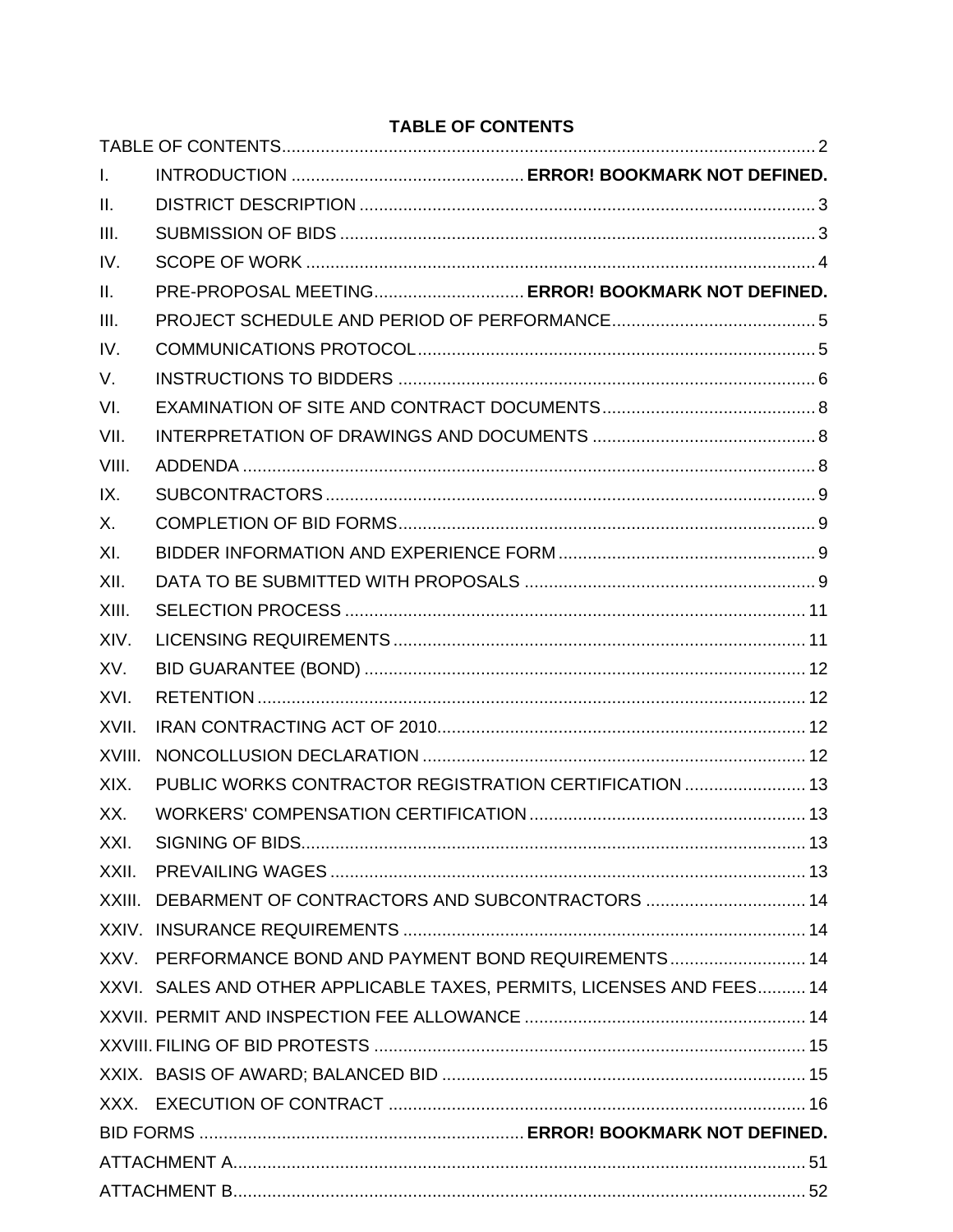#### **I.INTRODUCTION**

- A. NOTICE IS HEREBY GIVEN that the Board of Directors of the Jurupa Community Service District ("District") invites and will receive Bids up to **not later than 3:00 PM on April 1, 2022** through an email submission, for the furnishing to District of all labor, equipment, materials, tools, services, transportation, permits, utilities, and all other items necessary for performing electrical work related to wells rehabilitation services for equipment operated by the District. Bids received after said time shall be disqualified from review.
- B. It is the intent of the District to pre-qualify up to two (2) electrical repair shops to perform the work outlined in this Request for Proposal.
- C. Bids shall be **valid for a period of 90 calendar days** after the Bid opening date.
- D. Bids must be submitted on the District's Bid Forms. To the extent required by section 20103.7 of the Public Contract Code, upon request from a contractor, the District shall provide an electronic copy of the Contract Documents at no charge to the contractor plan room.
- E. It is the responsibility of each prospective bidder to download and print all Bid Documents for review and to verify the completeness of Bid Documents before submitting a bid. Any Addenda will be posted on the District's bidding website [\(https://www.jcsd.us/business/contracts-bid-opportunities\)](https://www.jcsd.us/business/contracts-bid-opportunities). It is the responsibility of each prospective bidder to check the District's bidding website daily through the close of bids for any applicable addenda or updates. The District does not assume any liability or responsibility based on any defective or incomplete copying, excerpting, scanning, faxing, downloading, or printing of the Bid Documents. Information on the District's website may change without notice to prospective bidders. The Contract Documents shall supersede any information posted on the District's website prior to the bid opening.
- F. Each Bid shall be accompanied by cash, a certified or cashier's check or Bid Bond secured from a surety company satisfactory to the Board of Directors of the District, the amount of which shall not be less than ten percent (10%) of the submitted Total Bid Price, made payable to Jurupa Community Service District as bid security. The bid security shall be provided as a guarantee that within ten(10) working days after the District provides the successful bidder the Notice of Award, the successful Bidder will enter into a contract and provide the necessary bonds and certificates of insurance. The bid security will be declared forfeited if the successful Bidder fails to comply within said time. No interest will be paid on funds deposited with District.

#### <span id="page-2-0"></span>**II. DISTRICT DESCRIPTION**

- A. The District is a local, independent "Special District," established in 1956, operating pursuant to the California Water District Law, Division 13 of the California Water Code.
- B. The District encompasses approximately 424 acres of land located in the northwestern part of Riverside County. The District's service area is approximately 41 square miles, which includes the City of Eastvale and the City of Jurupa Valley. The District maintains several assets for the delivery of water, wastewater, and park services.

#### <span id="page-2-1"></span>**III.SUBMISSION OF BIDS**

A. **Due to the COVID-19 pandemic event,** the District will modify its normal bidding process of receiving three (3) copies of the contractors' proposal via mail and/or hand-deliverance to the following bid instructions: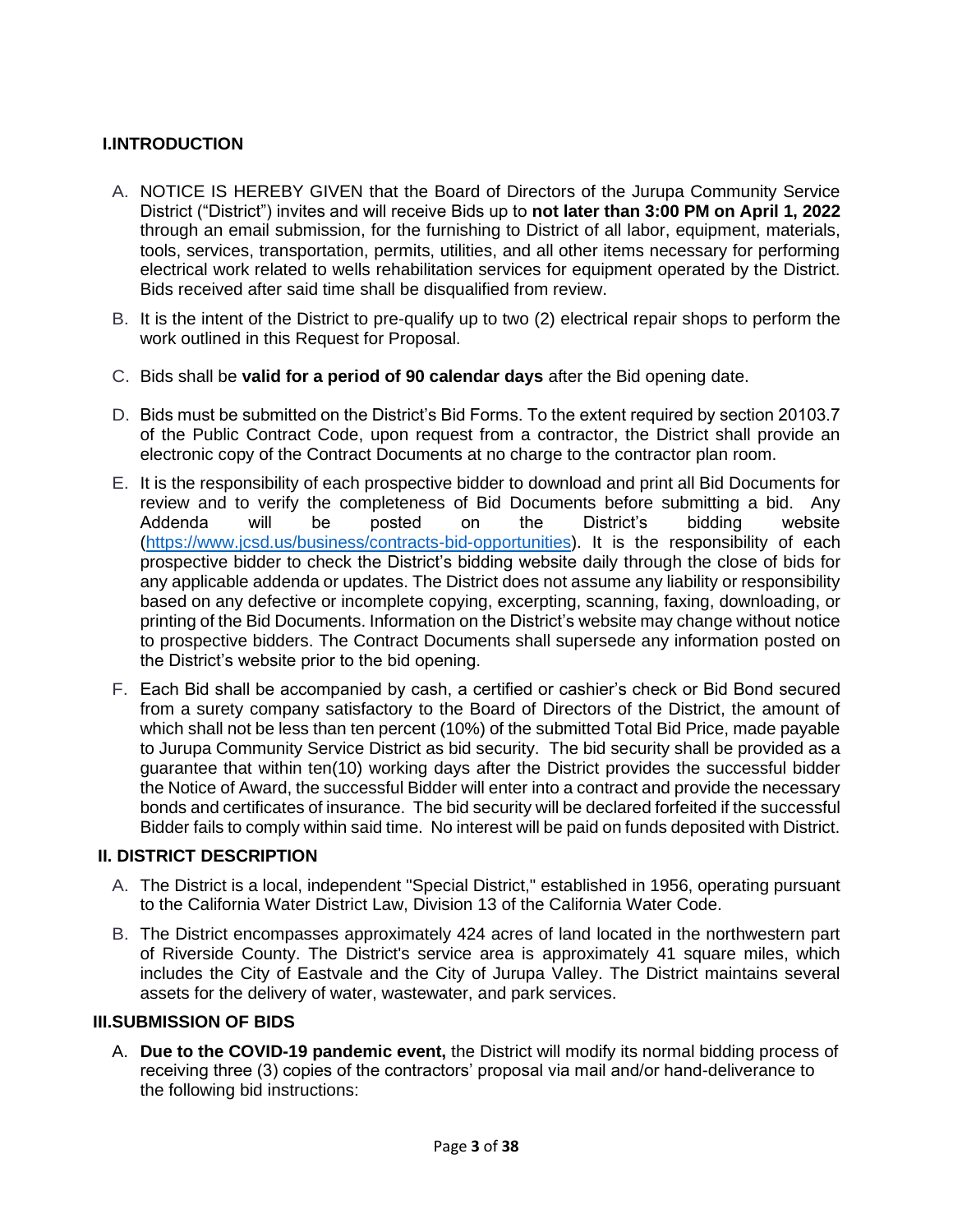- 1. Potential bidders who wish to submit a bid to JCSD must submit their bid electronically (PDF format) to Matt Abel at [mabel@jcsd.us](mailto:mabel@jcsd.us)
- 2. **Email subject shall read "Bid form (Contractor's Name) JCSD Wells Rehabilitation Services."**
- B. Bids will be sent to Matt Abel at [mabel@jcsd.us](mailto:mabel@jcsd.us) by **April 1, 2022 no later than 3:00 pm;** all bids after 3 pm will be rejected.
- C. Bidders are encouraged to send their electronic bids utilizing the **DELIVERY and READ receipts enabled.**
- D. The delivery receipt will be the bidder's verification that the bid has been sent to JCSD prior to the 3 pm deadline; all **electronic files must be less than 15MB**, as this is JCSD's limit for email submission.

#### <span id="page-3-0"></span>**IV.SCOPE OF WORK**

- A. The requested electrical work is related to the following District-operated wells:
	- 1. Eighteen (18) groundwater wells.
	- 2. Six (6) Irrigation wells.
	- 3. Twenty-two (22) Booster Pumps.
- B. The anticipated wells and pumps inventory with technical information included into the scope of work is listed in the Attachment A of this RFP.
- C. The District's intents are as following:
	- 1. To issue the master service agreements to up two (2) electrical repair shops (primary and secondary). The required work will be issued by the means of task orders.
	- 2. In addition, the District is currently procuring the Wells Rehabilitation general contractor. It is District's intent that electrical work related to the wells motors rehabilitation and repairs **may be** performed by electrical repairs shops procured under this RFP and be executed under the General Contractor's Master Service agreement. In addition, the requested scope of work **may be** executed directly through the Master Service Agreement outlined in the section IV.C.1 above.
- D. The scope of work consists of performing the following services:
	- 1. Emergency wells electrical and motors repairs work.
	- 2. Scheduled and maintenance wells electrical and motors repairs work.
- E. The typical anticipated scope of work might consist of the following activities:
	- 1. Conducting evaluation and assessment services for various components.
	- 2. Conducting assessment and performing repairs of the wells electrical components in the field.
	- 3. Conducting repairs to the wells motors.
	- 4. Replacement of motors.
- F. The anticipated duration of overall cost of the work throughout the entire three (3) term agreement is about \$300,000.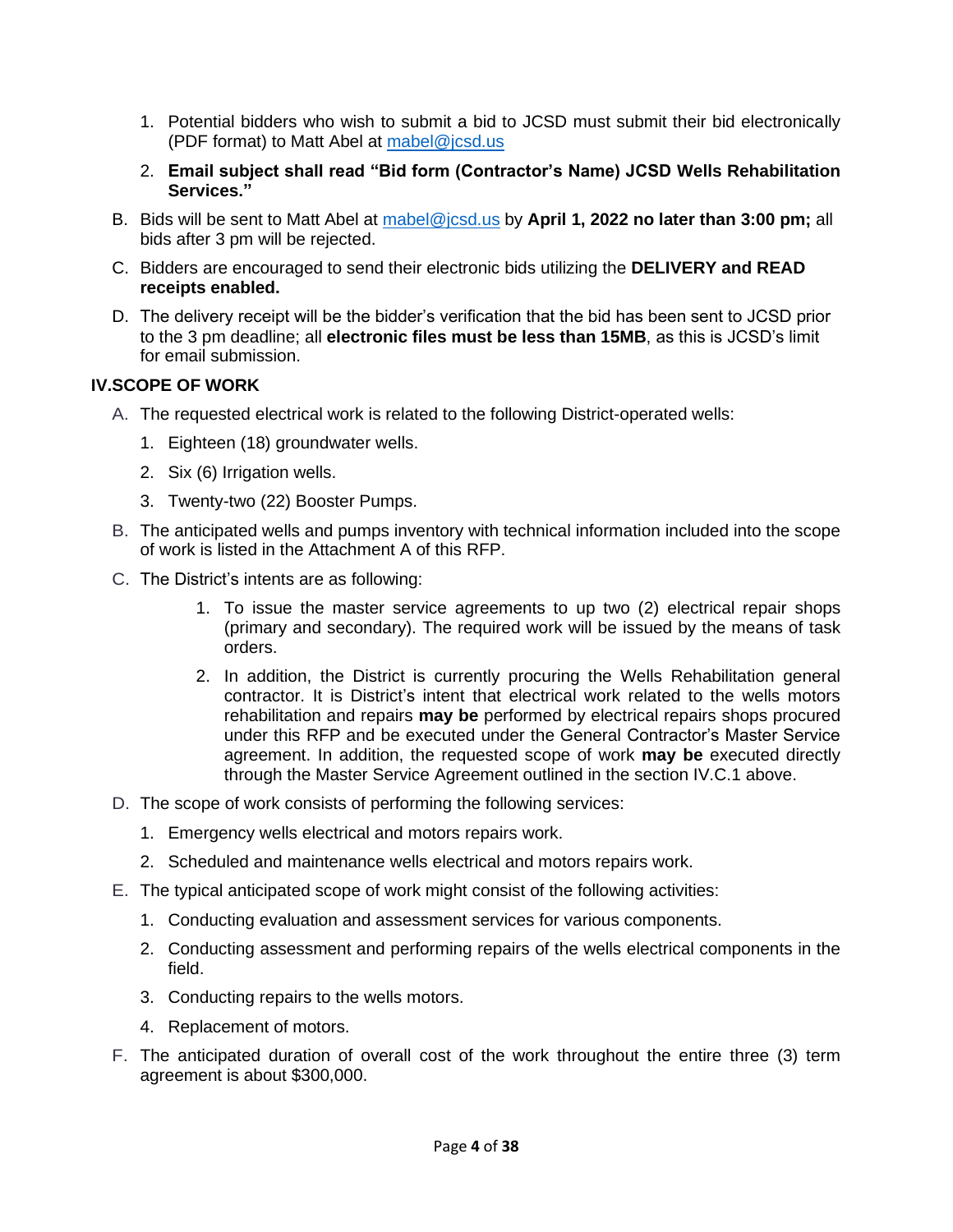#### **V.PRE-PROPOSAL MEETING**

- G. A pre-proposal teleconference will be held on **March 15, 2022 at 1:00 PM**. Attendees may access the meeting by calling the below phone number and using the designated conference ID. The meeting is being held to answer any general questions regarding the PROJECT or proposed scope of work. Only vendors attending the meeting will be allowed to submit proposals.
- H. Attendance at the pre-proposal meeting is not mandatory but highly recommended.
- I. Attendance will be documented orally during the meeting, and Vendors shall also send a follow up email to Matt Abel at [mabel@jcsd.us](mailto:mabel@jcsd.us) confirming attendance and providing contact information. To access the meeting:

#### **JOIN TELECONFERENCE BY PHONE:**

**[Click here to join the meeting](https://teams.microsoft.com/l/meetup-join/19%3ameeting_MWMwZWRhMDQtYTgwZi00NDI3LWE1NTUtZTM1ZTA5ZjcwMmM0%40thread.v2/0?context=%7b%22Tid%22%3a%223a70bd6b-cf00-43c1-9e00-3aeadc017295%22%2c%22Oid%22%3a%22d290e0a6-0ce9-4a30-af13-ac46253b9261%22%7d)**

#### **VIA PHONE:**  [+1 415-915-0466,,106834530#](tel:+14159150466,,106834530# )

Phone Conference ID: 106 834 530#

J. The District reserves the right to conduct the selected wells site visit. If the site visit is required, Personnel Protective Equipment (PPE) is required of all Job Walk attendees. Attendees are required to wear closed toe shoes, long pants, no sleeveless shirts, safety glasses (may be prescription with side shields if in process areas), safety vests and hard hats. Only those possessing such attire will be allowed on the Job Site. District will not provide personal protective equipment to attendees.

#### <span id="page-4-0"></span>**VI.PROJECT SCHEDULE AND PERIOD OF PERFORMANCE**

A. The schedule is as follows:

| <b>RFP Released</b>                 | March 8, 2022  |
|-------------------------------------|----------------|
| <b>Pre-Proposal Meeting</b>         | March 15, 2022 |
| <b>Vendor Questions Due</b>         | March 21, 2022 |
| <b>Proposals Due</b>                | April 1, 2022  |
| <b>Proposals Evaluation</b>         | April 2022     |
| <b>Board of Director's Approval</b> | May 2022       |
| Notice to Proceed                   | May 2022       |

- B. The District expects but does not guarantee that the decision on selection of a firm will be made by the District Board of Directors on the date indicated above.
- C. The expected period of performance for the awarded contract will be a three (3) -year period with an option of one (1) two (2) year extension at the discretion of the District.

#### <span id="page-4-1"></span>**VII.COMMUNICATIONS PROTOCOL**

1. All questions and requests for information related to the Request for Proposals (RFP) must be received prior **to March 21, 2022, at 4:00 PM**. Answers to these questions will be sent to all prospective bidders.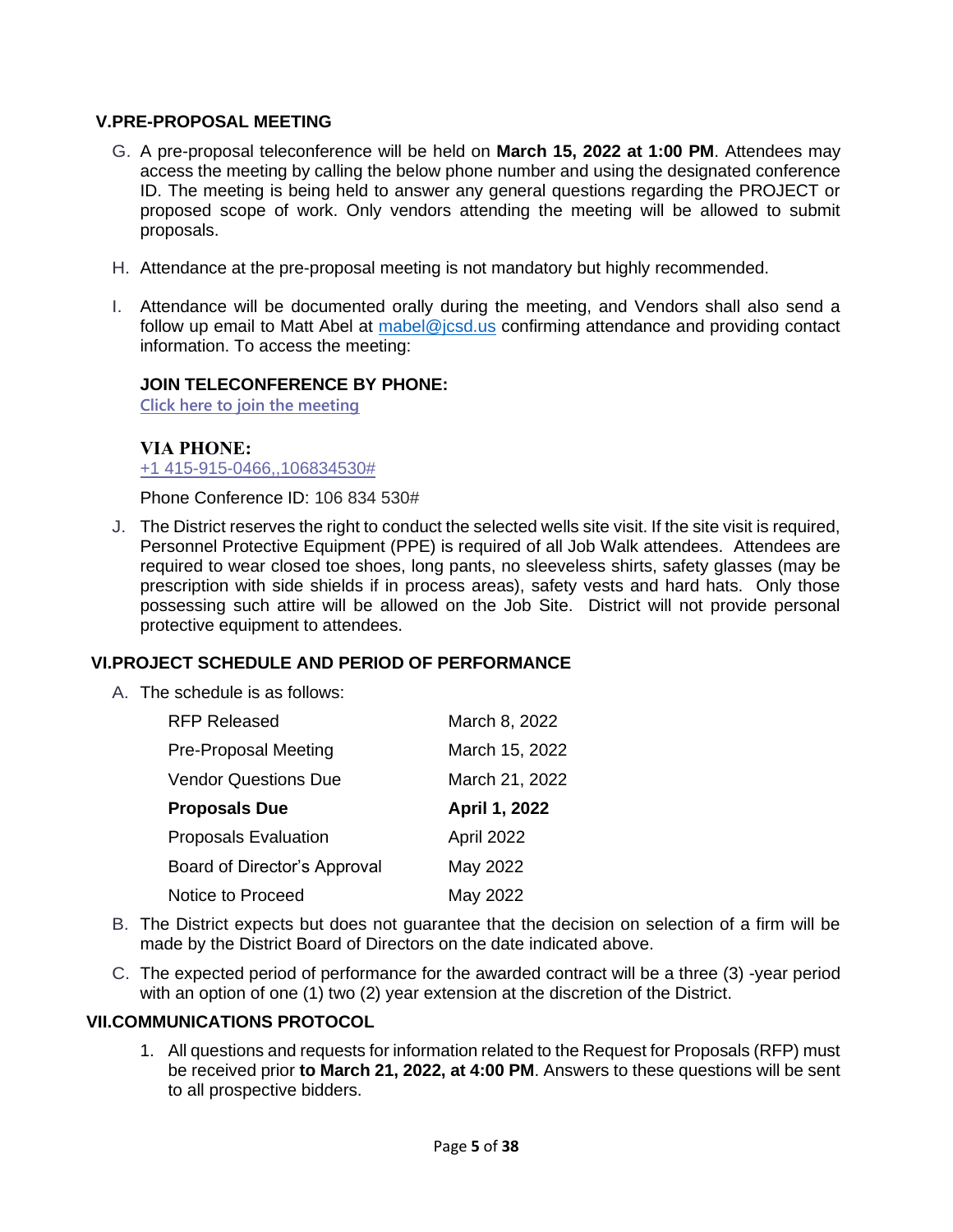- 2. No answers will be given on an individual basis, and verbal and telephonic inquiries will not receive a response. All the questions should be submitted electronically, in writing.
- 3. Questions regarding this Notice Inviting Bids may be directed to Matt Abel at [mabel@jcsd.us.](mailto:mabel@jcsd.us) No other members of the District's staff or Governing Board should be contacted about this procurement during the bidding process. The District may, in its sole discretion, disqualify any Bidder who engages in any prohibited communications.

#### <span id="page-5-0"></span>**VIII.INSTRUCTIONS TO BIDDERS**

- A. Qualified Bidders
	- 1. Bidders are advised that in selecting a Contractor(s), the District reserves the right to consider financial responsibility and the general competency of each proposer. The District requires that each proposer is properly licensed and sign and submit with his proposal the attached statement of his experience, current financial condition, and references. Contractor(s) must be registered with the Department of Industrial Relations (DIR) and provide said DIR number on a yearly basis or contract will be void.
- B. Completion of Proposal and Supporting Documents
	- 1. Each proposer shall complete each blank of each page of the attached Proposal and supporting documents, including Proposer's Statement of Financial Conditions and References and Proposal Sheet. Blanks shall be completed in ink and shall be legibly printed by hand. The completed forms shall be without interlineations, alterations, or erasures.
	- 2. Proposers are particularly alerted to the requirement to clearly indicate, under penalty of perjury, the license number, and license expiration date.
	- 3. Any proposal which fails to set forth this information under penalty of perjury may be rejected as non-responsive.
	- 4. Proposers must be registered with the DIR and must indicate their registration number. All subcontractors listed must also provide an active DIR Number.
	- 5. The District may, in its discretion, reject any proposer to which the proposer has added conditions, limitations, provisions, or any interlineations or alterations. The District will not consider alternative proposals unless they are called for by these instructions or the supplemental instructions appearing in the proposal documents themselves.
- C. Omissions and Discrepancies
	- 1. Should a proposer find discrepancies or omissions from the documents contained herein, or should he be in doubt as to their meaning, he should **immediately** notify the District who may send a written instruction to all proposers.
- D. Signature and Seal
	- 1. If the proposal is made by an individual, it shall be signed, and his full name and his address shall be given; if it is made by a co-partnership, it shall be signed with the copartnership name by one of the partners, who shall sign his own name and, in addition, the name and address of each partner shall be given; if it is made by a corporation, the name of the corporation shall be signed by its duly authorized officer, or officers, attested by the corporation seal, and the names and titles of all current officers of the corporation shall be given.
- E. Withdrawal of Proposal
	- 1. Any bid may be withdrawn, incurring no penalty, at any time prior to the scheduled closing time for receipt of bids. Requests to withdraw bids shall be worded so as not to reveal the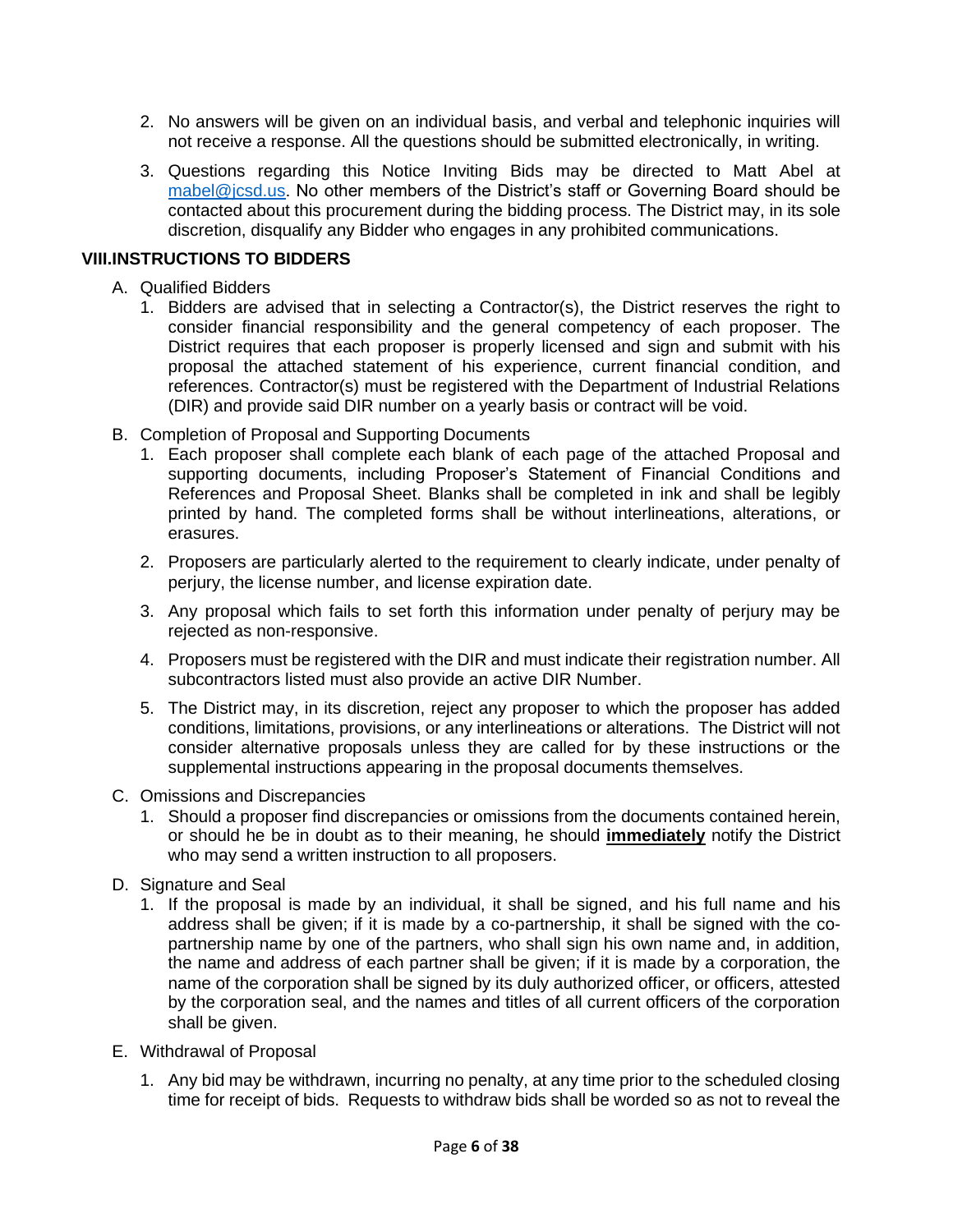amount of the original bid. Withdrawn bids may be resubmitted until the time and day set for the receipt of bids, provided that resubmitted bids are in conformance with the instructions herein.

- 2. Bids may be withdrawn after bid opening only by providing written notice to District within five (5) working days of the bid opening and in compliance with Public Contract Code Section 5100 *et seq*., or as otherwise may be allowed with the consent of the District.
- F. Modification of Proposal
	- 1. Each Bidder shall submit its Bid in strict conformity with the requirements of the Contract Documents. Unauthorized additions, modifications, revisions, conditions, limitations, exclusions, or provisions attached to a Bid may render it non-responsive and may cause its rejection. Bidders shall not delete, modify, or supplement the printed matter on the Bid Forms or make substitutions thereon. Oral, telephonic, and electronic modifications will not be considered.
	- 2. Any proposer who may wish to modify the proposal previously submitted by him may do so only by (a) following the withdrawal procedure set forth in Section V.E hereof prior to the date and time set by the Notice Requesting Proposals herein for the receipt of proposals, and (b) submitting a substituted proposal which conforms to the requirements set forth in this Request for Proposals prior to the date and time set by the Notice Requesting Proposals.
	- 3. A proposal shall be deemed withdrawn once it has been delivered to the District by the one requesting withdrawal deposit in the United States mail, addressed the District. After withdrawal, the District will not recognize modifications of proposals attempted by methods other than as set forth in this paragraph.
- G. Execution of Contract
	- 1. The proposer(s) to whom the award is made shall execute a written contract with the District on the form of Contract provided herein (which shall incorporate by reference the Proposal); together with the Labor Code Certification therein, Certificates of Insurance as required in the preceding paragraph within ten days from the date of mailing the Notice from the District to the proposer, as set forth above, of the acceptance of his proposal.
	- 2. A corporation to which an award is made will be required, before the contract is finally executed, to furnish evidence of its corporate existence and of the authority of the officer signing the contract and bond for the corporation to so sign.
- H. Mathematical Errors
	- 1. In the event the District determines that there has been a mathematical error on the Proposal Sheet resulting from incorrect multiplication of unit prices times quantities or incorrect addition of bid prices to determine the total proposal, unit prices shall control and the multiplication and the total proposal amount shall be corrected accordingly prior to evaluating the bid.
- I. Bidders Interested in More Than One Bid
	- 1. No Bidder shall be allowed to make, file, or be interested in more than one bid for the same work unless alternate bids are specifically called for. A person, firm, or corporation that has submitted a sub-proposal to a Bidder or that has quoted prices of materials to a Bidder, is not thereby disqualified from submitting a sub-proposal or quoting prices to other bidders. No person, firm, corporation, or other entity may submit a sub-proposal to a Bidder, or quote prices of materials to a Bidder when also submitting a prime Bid on the same Project.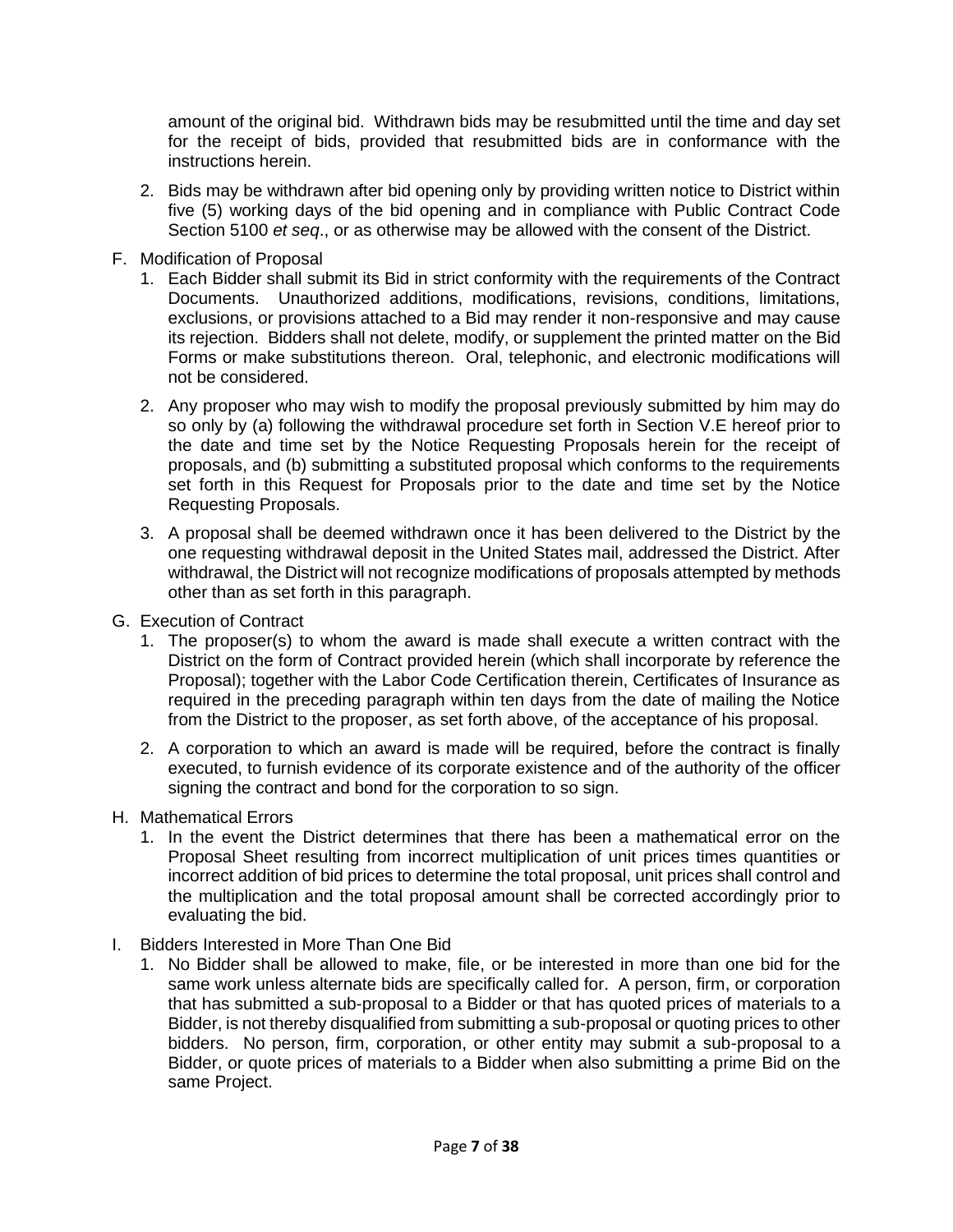#### <span id="page-7-0"></span>**IX.EXAMINATION OF SITE AND CONTRACT DOCUMENTS**

- D. At its own expense and prior to submitting its Bid, each Bidder may request to visit the site of the proposed work and fully acquaint itself with the conditions relating to the services outlined in this RFP and labor required so that the Bidder may fully understand the work, including but not limited to difficulties and restrictions attending the execution of the work under the contract.
- E. Each Bidder shall carefully examine all the RFP documents and shall read the Specifications, Contract, and all other documents referenced herein.
- F. Each Bidder shall also determine the local conditions which may in any way affect the performance of the work, including local tax structure, contractors' licensing requirements, availability of required insurance, the prevailing wages, and other relevant cost factors, shall familiarize itself with all federal, state and local laws, ordinances, rules, regulations, and codes affecting the performance of the work, including the cost of permits and licenses required for the work, and shall make such surveys and investigations, including investigations of subsurface or latent physical conditions at the site or where work is to be performed as may be required.
- G. Bidders are responsible for consulting the standards referenced in the Contract. The failure or omission of any Bidder to receive or examine any contract documents, forms, instruments, addenda, or other documents, or to visit the site and acquaint itself with conditions there existing shall in no way relieve any Bidder from any obligation with respect to its Bid or to the contract and no relief for error or omission will be given except as required under State law. The submission of a Bid shall be taken as conclusive evidence of compliance with this section.

#### <span id="page-7-1"></span>**X.INTERPRETATION OF DRAWINGS AND DOCUMENTS**

- A. Prospective Bidders unclear as to the true meaning of any part of the scope of work may submit to the District a written request for interpretation.
- B. The prospective Bidder submitting the request is responsible for prompt delivery. Interpretation of the scope of work will be made only by a written addendum duly issued, and a copy of such addenda will be mailed or delivered to each prospective Bidder.
- C. The District will not be responsible for any other explanation or interpretations of the proposed documents. If a Prospective Bidders becomes aware of any errors or omissions in any part of the proposed scope of work, it is the obligation of the Prospective Bidder to promptly bring it to the attention of the District.
- D. The District will not be responsible for any other explanation or interpretations of the proposed documents.

#### <span id="page-7-2"></span>**XI.ADDENDA**

- A. The District reserves the right to revise the scope of work. Revisions, if any, shall be made by written Addenda.
- B. All Addenda issued by the District shall be included in the Bid and made part of the Contract Documents. Pursuant to Public Contract Code Section 4104.5, if the District issues an Addendum which includes material changes to the Project less than 72 hours prior to the deadline for submission of Bids, the District will extend the deadline for submission of Bids.
- C. The District may determine, in its sole discretion, whether an Addendum warrants postponement of the Bid submission date. Any Addenda will be posted on the District's bidding website or by email or mailing/street address provided by the proposer. However, the District is neither responsible for verifying the proposer's contact information nor ensuring that the proposer receives all addenda information. It shall be the proposer's responsibility to be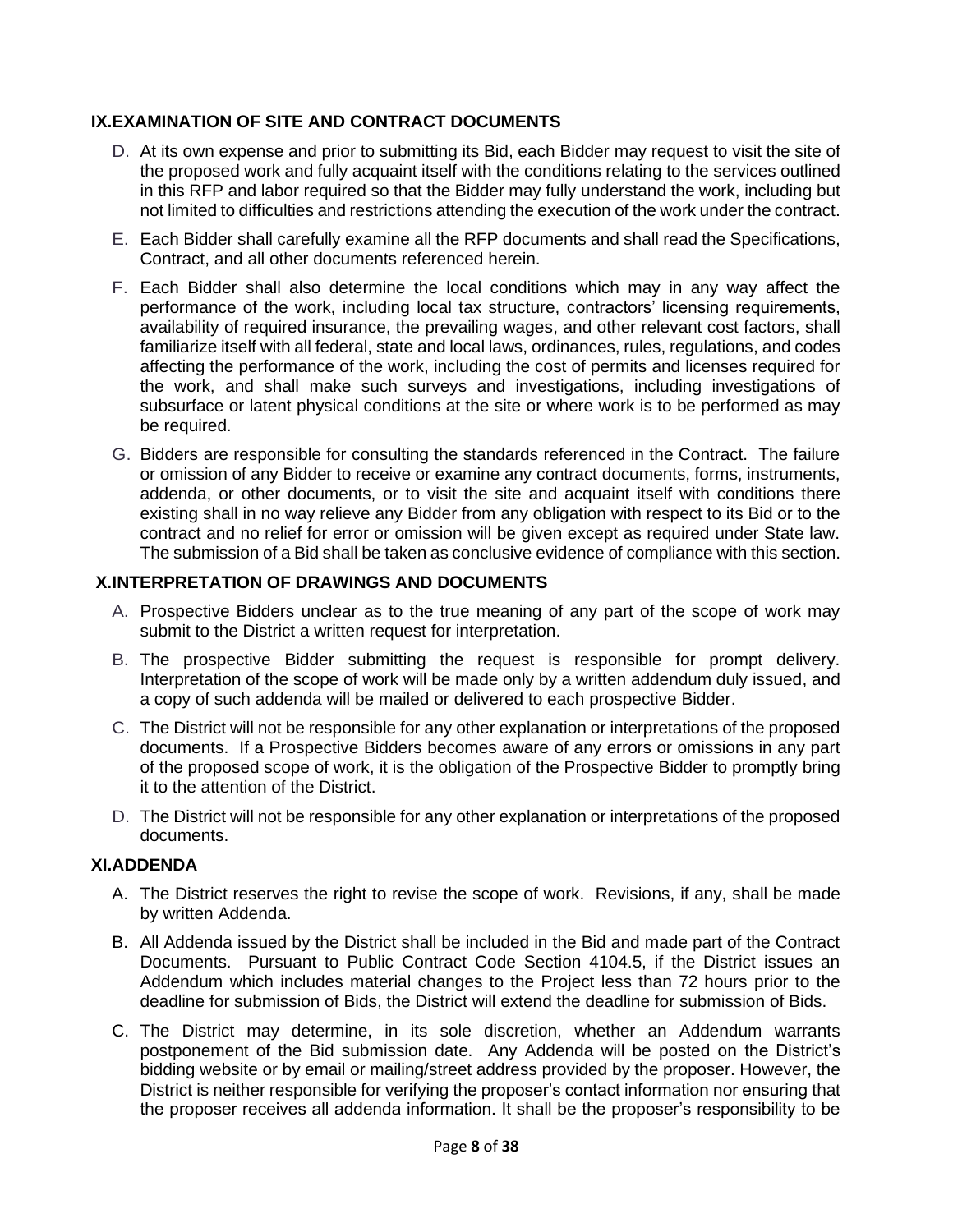sure that he has received all addenda prior to submitting his proposal.

**Note**: Bidders are responsible for ensuring that they have received any and all Addenda. The Bidder shall acknowledge the Addenda in their Responses to the RFP. Failure to acknowledge all Addenda may be sufficient cause for rejecting the Bid.

#### <span id="page-8-0"></span>**XII.SUBCONTRACTORS**

A. Bidder shall set forth the name, address of the place of business, and contractor license number of each subcontractor who will perform work, labor, furnish materials or render services to the bidder on said contract and each subcontractor licensed by the State of California who, under subcontract to the bidder, specially fabricates and installs a portion of the Work described in the scope of work and Specifications in an amount in excess of one half of one percent (0.5%) of the total bid price, and shall indicate the portion of the work to be done by such subcontractor in accordance with Public Contract Code Section 4104.

#### <span id="page-8-1"></span>**XIII.COMPLETION OF BID FORMS**

- A. Bids shall only be prepared using copies of the Bid Forms, which are included in the Contract Documents. The use of substitute Bid Forms other than clear and correct photocopies of those provided by the District will not be permitted.
- B. Bids shall be executed by an authorized signatory as described in these Instructions to Bidders. In addition, Bidders shall fill in all blank spaces (including inserting "N/A" where applicable) and initial all interlineations, alterations, or erasures to the Bid Forms.
- C. Bidders shall neither delete, modify, nor supplement the printed matter on the Bid Forms nor make substitutions thereon. USE OF BLACK OR BLUE INK, INDELIBLE PENCIL, OR A TYPEWRITER IS REQUIRED. Deviations in the Bid Forms may result in the Bid being deemed non-responsive.

#### <span id="page-8-2"></span>**XIV.BIDDER INFORMATION AND EXPERIENCE FORM**

A. Each Bidder shall complete the questionnaire provided herein and shall submit the questionnaire along with its Bid. Failure to provide all information requested within the questionnaire along with the Bid may cause the bid to be rejected as non-responsive. The District reserves the right to reject any Bid if an investigation of the information submitted does not satisfy the Engineer that the Bidder is qualified to properly carry out the terms of the contract.

#### <span id="page-8-3"></span>**XV.DATA TO BE SUBMITTED WITH PROPOSALS**

- A. Parties interested in submitting proposals for this Project must respond with all of the information requested below. The vendor's proposal will be considered if all of this information is provided:
- B. Proposal Formatting
	- 1. Proposals shall be concise, well organized, and demonstrate the vendor's qualifications and experience applicable to the Project. Each proposal shall be limited to 20 one-sided pages (8 1/2" x 11"), exclusive of a cover letter, resumes, dividers, and front and back cover, that includes the contents identified below.
- C. Proposal Content
	- 1. In addition to the Bid Forms, proposals shall include, at a minimum, the following content. Proposing firms will be scored directly based on the content in each section – information omitted from any section will not be scored in that section.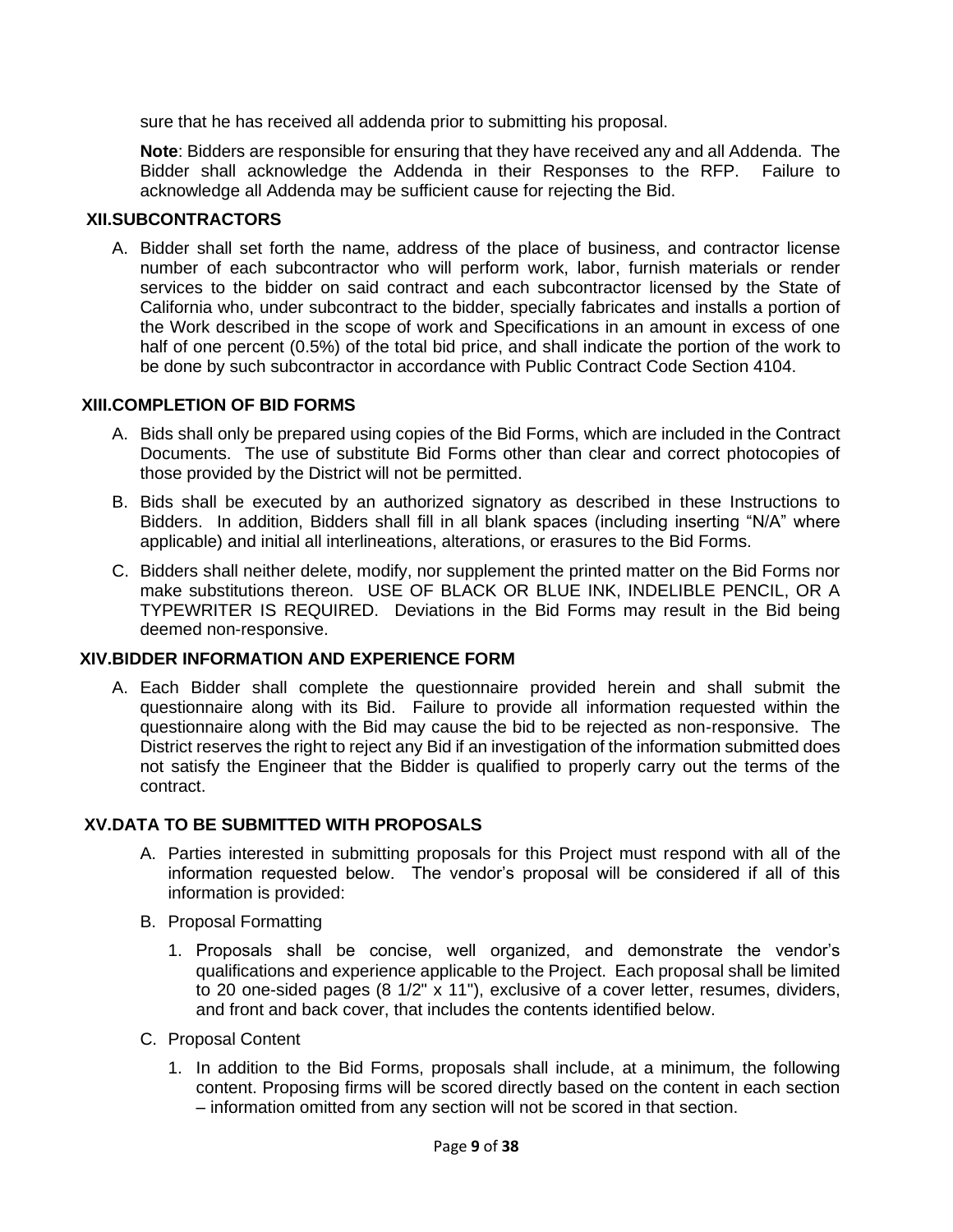#### **i. Firm Overview and Project Team Experience:**

- a. The firm overview shall include the Vendor's name, Corporate and local office address, telephone number, number of employees in the local office, and the contact person for the proposal. Provide resumes for the members of the proposed project team to demonstrate their experience/expertise related to this project.
- b. The proposed Vendors should provide the primary location where the repairs are intended to be performed and its distance from the District's office.

#### **ii. Performance of Work Similar in Character and Project Approach:**

- a. Provide a list of projects of similar nature and complexity to the District-requested work that the proposed project team has completed in the past five (5) years. Indicate the role(s) of each Project team candidate in the Projects listed. Include contact names and telephone numbers along with the references.
- b. Provide a discussion of your understanding of what the Project objectives are and how your team plans to accomplish them effectively. Discuss your firm's approach and philosophy of addressing the scope of work requested by the District. Identify additional services recommended and included above and beyond those listed in the RFP. Include a discussion of lessons learned from experience with previous facility plans.
- c. Provide discussions on the proposed approach showing how the requested scope of work will be performed meeting District's needs.
- d. Provide discussions on the proposed approach for handling the Emergency work requested by the District (required response time should be less than 24 hours from the time of the District's request), how this approach is different from the nonemergency work, and how the accelerated schedule can be achieved.
- e. Summarize the key features of your Proposal and how you are going to fulfill the requirements of this proposal.
- f. To the best of your ability, identify any "risks" or "variables" that could affect your ability to provide the Services required or lead to unsatisfactory results.

#### **iii. Ability to Provide Services - Key Personnel & Resources:**

- a. Identify the individual being proposed as the team lead/project manager, the firm's primary contact in case of an emergency, the various labor discipline experts, office assistants, and the team organization, including individual staff assignments and their relationship to the tasks.
- b. Provide your company's QA/QC Protocol to ensure that the District-requested work is performed meeting the District quality requirements.

#### **iv. Safety and Claims History:**

- a. The Respondent shall provide a history of all Claims for the past five (5) years.
- b. Provide a summary of the Respondent's safety program and safety record, including supporting evidence (Safety Record Documentation). The RFP must include the following safety information for the past five (5) years:
	- 1) Experience modification rate (EMR) calculated by the National Council on Compensation Insurance or similar rating bureau.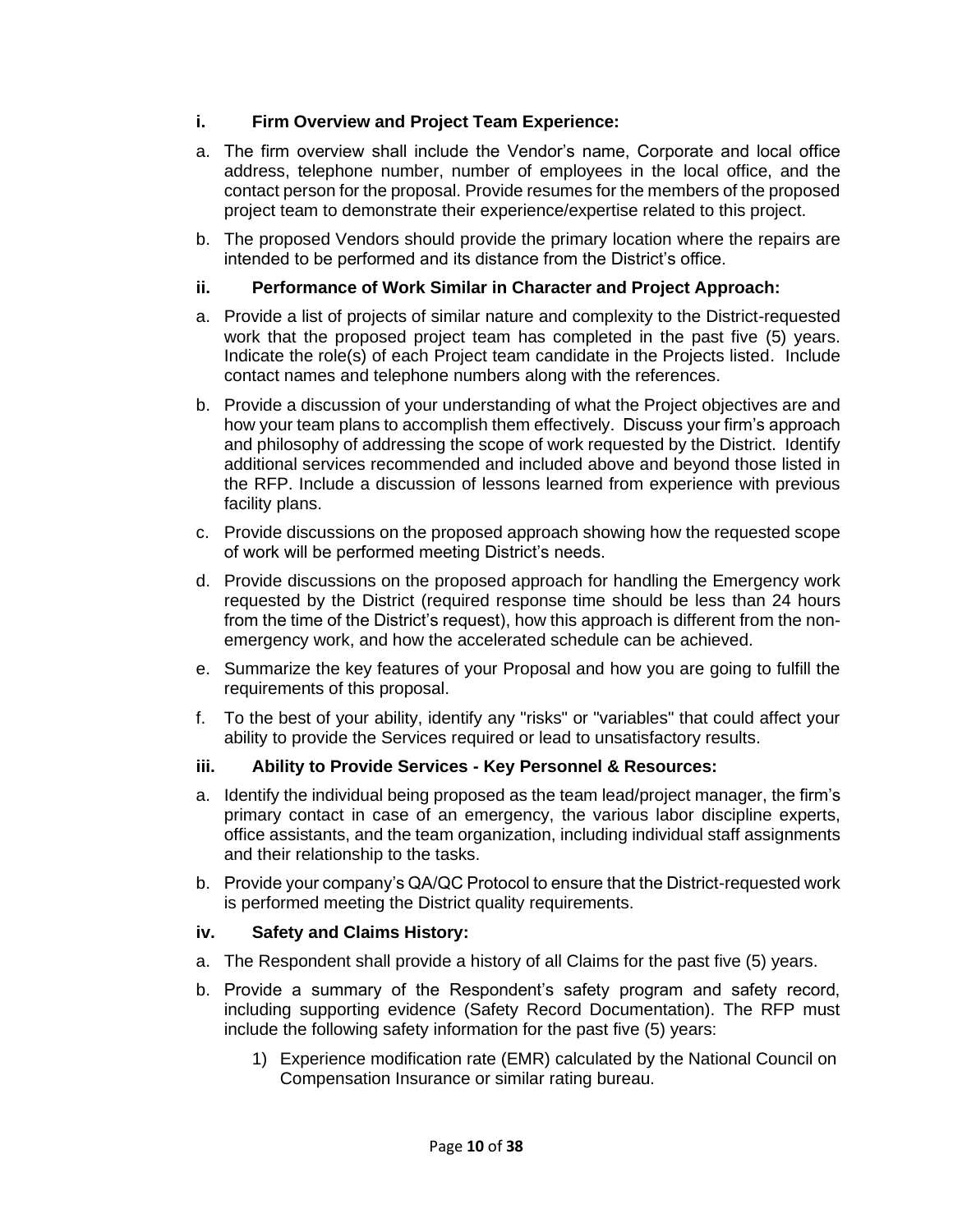- 2) Describe all OSHA violations and all workers' compensation and safety claims.
- 3) Completed OSHA Form 300A, Summary of Work-Related Injuries and Illness.

#### **v. Fee Proposal:**

<span id="page-10-0"></span>a. Bidders should provide a written acknowledgement that the District-requested services will be provided at **cost plus 15% markup**. The Bidders encouraged to provide their own recommendation and justification for the value of the markup. However, the District reserves the right to negotiate the markup the successful bidders prior to contract agreement execution.

#### **XVI.SELECTION PROCESS**

- A. The District uses a Qualifications Based Selection process in determining which Respondents will be selected. The District will establish a Selection Committee, which will be responsible for evaluating the received Proposals. Received Proposals may be reviewed by the District and members of the District's Consultant Support Team.
- B. After the District receives the Proposals, the Selection Committee will review the Proposals based on completeness, responsiveness to RFP, and demonstration of qualifications of the Respondent. The Selection Committee will recommend to the District's Board of Directors and General Manager the most qualified Respondent.
- C. Selection of qualified Respondents by the Selection Committee does not commit the District to award a contract, to defray any costs incurred in the preparation of a Proposals, or to procure or contract for services. In addition, The District reserves the right to reject any or all Proposals and to waive any and all irregularities to choose the firms that, in its opinion, best serves its interests. The District will not be liable for any costs incurred by the proposer's incidental to the preparation and presentation of qualifications, either orally or in writing.

### **XVII.LICENSING REQUIREMENTS**

- <span id="page-10-1"></span>A. Pursuant to Business and Professions Code Section 7028.15 and Public Contract Code Section 3300, all bidders must possess proper licenses for the performance of this Contract. Subcontractors must possess the appropriate licenses for each specialty subcontracted. Pursuant to Business and Professions Code Section 7028.5, the District shall consider any bid submitted by a contractor not currently licensed in accordance with state law and pursuant to the requirements found in the Contract Documents to be nonresponsive, and the District shall reject the Bid. The District shall have the right to request, and Bidders shall provide within ten (10) calendar days, evidence satisfactory to the District of all valid license(s) currently held by that Bidder and each of the Bidder's subcontractors, before awarding the Contract.
- B. Notwithstanding anything contained herein, if the Work involves federal funds, the Contractor shall be properly licensed by the time the Contract is awarded, pursuant to the provisions of Public Contract Code section 20103.5.
- C. Unless otherwise provided in the Instructions for Bidders, each Bidder shall be a licensed contractor pursuant to sections 7000 et seq. of the Business and Professions Code in the following classification(s) throughout the time it submits its Bid and for the duration of the contract: **UL-Certified, and highly desirable but not required C-10 - Electrical Contractor.** It shall be noted that any proposed subcontractors should have an appropriate CSLB Licensing Classifications for the work to be performed for the duration of the contract.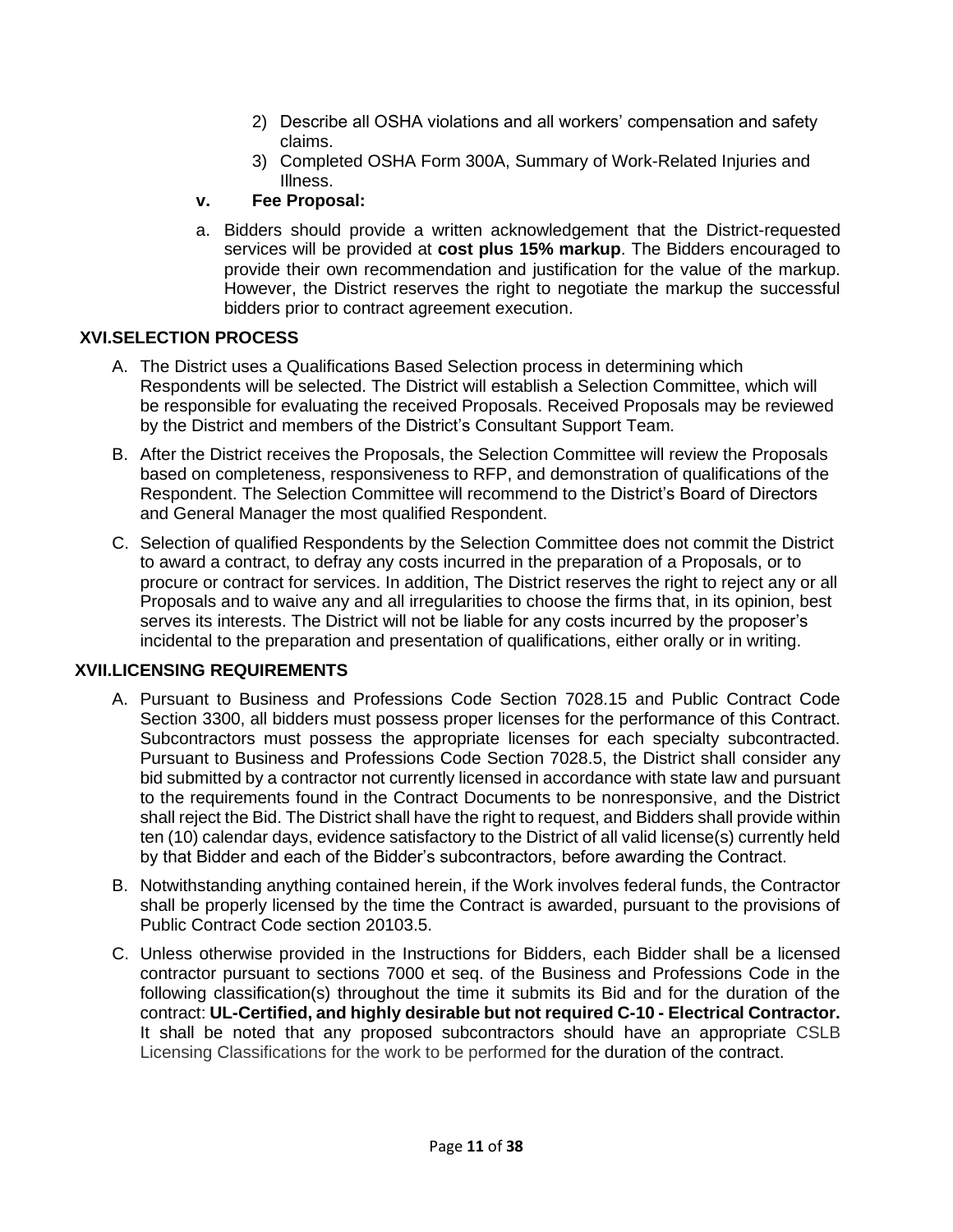#### **XVIII.BID GUARANTEE (BOND)**

- <span id="page-11-0"></span>A. The successful Bidders will be required to furnish a Faithful Performance Bond and a Labor and Material Payment Bond, each in an amount equal to one hundred percent (100%) of the Contract Price. Each bond shall be in the forms set forth herein, shall be secured from a surety company that meets all State of California bonding requirements, as defined in California Code of Civil Procedure Section 995.120, and that is a California admitted surety insurer.
- B. Each bid shall be accompanied by (a) cash; (b) a certified or cashier's check made payable to Jurupa Community Service District; or (c) a Bid Bond secured from a surety company satisfactory to the Board of Directors of the District, the amount of which shall not be less than ten percent (10%) of the **Total Contract Value**, made payable to Jurupa Community Service District as bid security. Personal sureties and unregistered surety companies are unacceptable. The surety insurer shall be California admitted surety insurer, as defined in the Code of Civil Procedure Section 995.120. The bid security shall be provided as a guarantee that within ten (10) working days after the District provides the successful bidder the Notice of Award, the successful bidder will enter into a contract and provide the necessary bonds and certificates of insurance. The bid security will be declared forfeited if the successful bidder fails to comply within said time, and District may enter into a contract with the next lowest responsive, responsible bidder or may call for new bids. No interest shall be paid on funds deposited with the District. The District will return the security accompanying the bids of all unsuccessful bidders no later than 60 calendar days after the award of the contract.
- C. Pursuant to Section 22300 of the Public Contract Code of the State of California, the successful Bidder may substitute certain securities for funds withheld by District to ensure its performance under the contract.
- D. it is up to the bidder to provide a Bid Guarantee for the entire duration of the Contract for three (3) years, or to choose to renew those bid guarantees on yearly basis. However, if a bidder chooses to execute the latter option, it should be the bidder's responsibility to assure timely renewal submission of the bid guarantees to the District.

#### <span id="page-11-1"></span>**XIX.RETENTION**

A. No retention will be withheld from the payment.

#### <span id="page-11-2"></span>**XX.IRAN CONTRACTING ACT OF 2010**

- A. In accordance with Public Contract Code Section 2200 *et seq*., the District requires that any person that submits a bid or proposal or otherwise proposes to enter into or renew a contract with the District with respect to goods or services of one million dollars (\$1,000,000) or more, certify at the time the bid is submitted or the contract is renewed, that the person is not identified on a list created pursuant to subdivision (b) of Public Contract Code Section 2203 as a person engaging in investment activities in Iran described in subdivision (a) of Public Contract Code Section 2202.5, or as a person described in subdivision (b) of Public Contract Code Section 2202.5, as applicable.
- B. The form of such an Iran Contracting Certificate is included with the bid package and must be signed and dated under penalty of perjury.

#### <span id="page-11-3"></span>**XXI.NON-COLLUSION DECLARATION**

A. Bidders on all public works contracts are required to submit a declaration of non-collusion with their bid. This form is included with the bid package and must be signed and dated under penalty of perjury.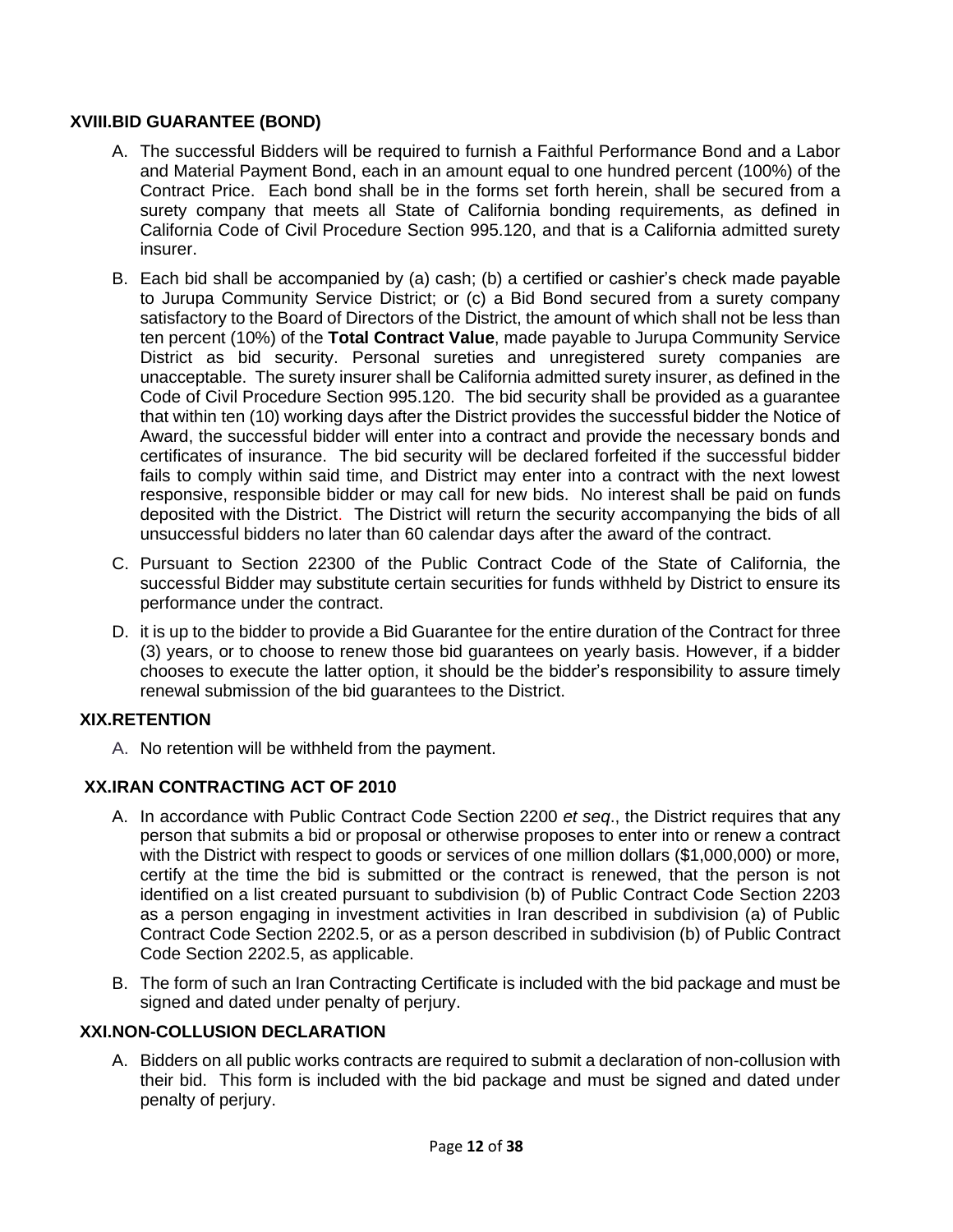#### **XXII.PUBLIC WORKS CONTRACTOR REGISTRATION CERTIFICATION**

<span id="page-12-0"></span>A. Pursuant to Labor Code sections 1725.5 and 1771.1, all contractors and subcontractors that wish to bid on, be listed in a bid proposal or enter into a contract to perform public work must be registered with the Department of Industrial Relations. No bid will be accepted, nor any contract entered into without proof of the contractor's and subcontractors' current registration with the Department of Industrial Relations to perform public work. If awarded a contract, the bidder and its subcontractors, of any tier shall maintain active registration with the Department of Industrial Relations for the duration of the Project. To this end, Bidder shall sign and submit with its Bid the Public Works Contractor Registration Certification on the form provided, attesting to the facts contained therein. Failure to submit this form may render the bid nonresponsive. In addition, each Bidder shall provide the registration number for each listed subcontractor in the space provided in the Designation of Subcontractors form.

#### **XXIII.WORKERS' COMPENSATION CERTIFICATION**

- <span id="page-12-1"></span>A. In accordance with the provisions of Labor Code Section 3700, the Contractor shall secure the payment of compensation to its employees. Contractor shall sign and file with the District the following certificate prior to performing the work under this Contract:
	- 1. I am aware of the provisions of Section 3700 of the Labor Code, which require every employer to be insured against liability for workers' compensation or to undertake selfinsurance in accordance with the provisions of that code, and I will comply with such provisions before commencing the performance of the work of this contract.
- B. The form of such Workers' Compensation Certificate is included as part of this document.

#### **XXIV.SIGNING OF BIDS**

- <span id="page-12-2"></span>A. All Bids submitted shall be executed by the Bidder or its authorized representative. Bidders may be asked to provide evidence in the form of an authenticated resolution of its Board of Directors or a Power of Attorney evidencing the capacity of the person signing the Bid to bind the Bidder to each Bid and to any Contract arising therefrom.
- B. If a Bidder is a joint venture or partnership, it may be asked to submit an authenticated Power of Attorney executed by each joint venturer or partner appointing and designating one of the joint venturers or partners as a management sponsor to execute the Bid on behalf of Bidder. Only that joint venturer or partner shall execute the Bid. The Power of Attorney shall also: (1) authorize that particular joint venturer or partner to act for and bind Bidder in all matters relating to the Bid; and (2) provide that each venturer or partner shall be jointly and severally liable for any and all of the duties and obligations of Bidder assumed under the Bid and under any Contract arising therefrom. The Bid shall be executed by the designated joint venturer or partner on behalf of the joint venture or partnership in its legal name.

#### **XXV.PREVAILING WAGES**

- <span id="page-12-3"></span>A. The District has obtained from the Director of the Department of Industrial Relations the general prevailing rate of per diem wages in the locality in which this work is to be performed for each craft or type of worker needed to execute the Contract. These rates are available at the Engineering Department of the District or may be obtained online at [http://www.dir.ca.gov.](http://www.dir.ca.gov/) Bidders are advised that a copy of these rates must be posted by the successful Bidder at the job site(s).
- B. The successful bidder shall post a copy of the prevailing wage rates at each job site. It shall be mandatory upon the Bidder to whom the Contract is awarded, and upon any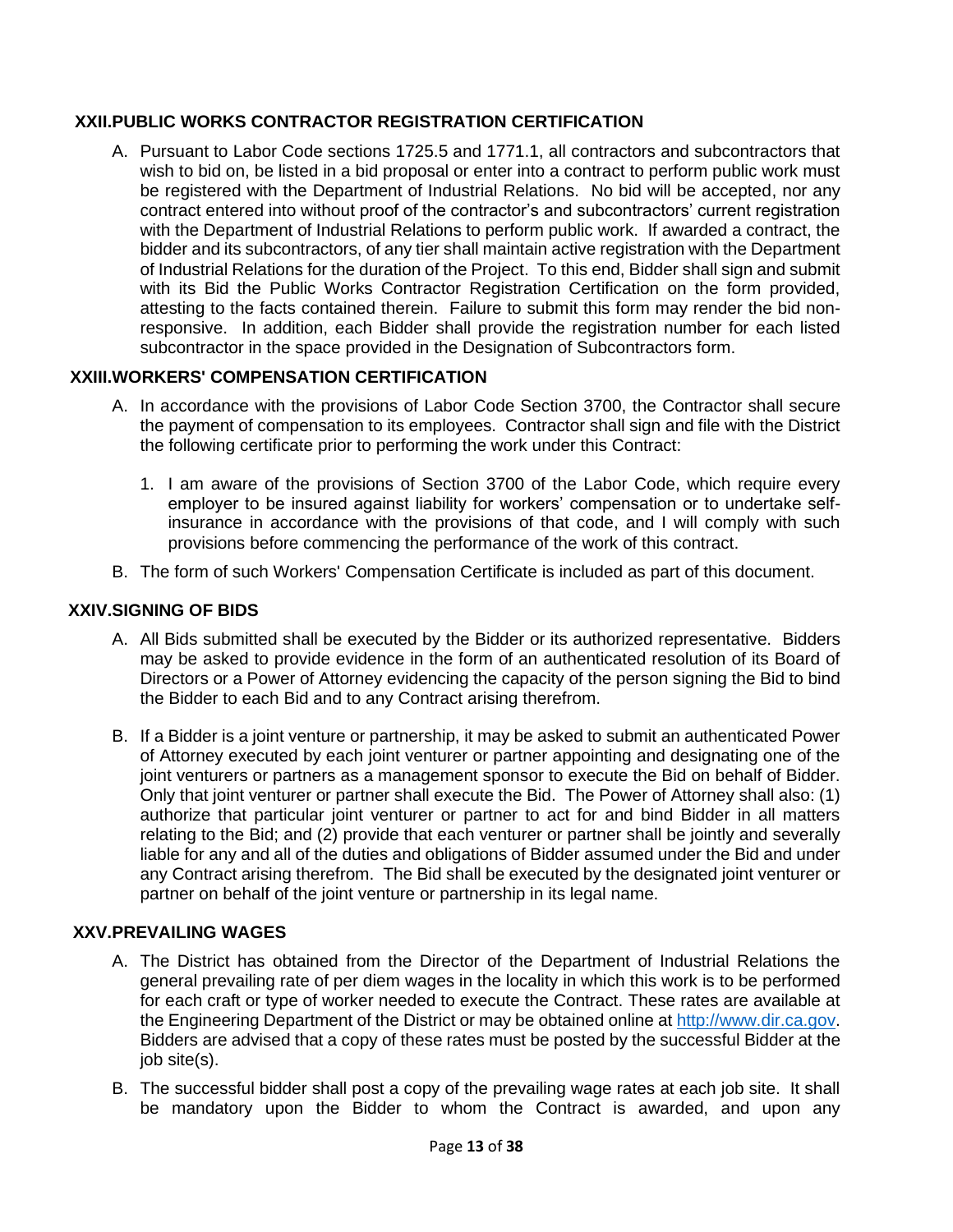subcontractors, to comply with all Labor Code provisions, which include but are not limited to the payment of not less than the said specified prevailing wage rates to all workers employed by them in the execution of the Contract, employment of apprentices, hours of labor and debarment of contractors and subcontractors.

C. The work associated with the requested work is subject to compliance monitoring and enforcement by the Department of Industrial Relations. In bidding on this project, it shall be the Bidder's sole responsibility to evaluate and include the cost of complying with all labor compliance requirements under this contract and applicable law in its Bid.

#### **XXVI.DEBARMENT OF CONTRACTORS AND SUBCONTRACTORS**

<span id="page-13-0"></span>A. In accordance with the provisions of the Labor Code, contractors or subcontractors may not perform work on a public works project with a subcontractor who is ineligible to perform work on a public project pursuant to Labor Code Sections 1777.1 or 1777.7. Any contract on a public works project entered into between a contractor, and a debarred subcontractor is void as a matter of law. A debarred subcontractor may not receive any public money for performing work as a subcontractor on a public works contract. Any public money that is paid to a debarred subcontractor by the Contractor for the Project shall be returned to the District. The Contractor shall be responsible for the payment of wages to workers of a debarred subcontractor who has been allowed to work on the Project.

#### **XXVII.INSURANCE REQUIREMENTS**

<span id="page-13-1"></span>A. Prior to commencing work, the successful bidder shall purchase and maintain insurance as set forth in the copy of the Agreement presented in Attachment B.

#### **XXVIII.PERFORMANCE BOND AND PAYMENT BOND REQUIREMENTS**

<span id="page-13-2"></span>A. The successful bidder will be required to furnish a Labor and Material Payment Bond and a Faithful Performance Bond, each in an amount equal to one hundred percent (100%) of the contract price. Each bond shall be secured from a surety company that meets all State of California bonding requirements, as defined in California Code of Civil Procedure Section 995.120, and is admitted by the State of California. Each bond shall be accompanied, upon the request of the District, with all documents required by California Code of Civil Procedure Section 995.660 to the extent required by law. All bonding and insurance requirements shall be completed and submitted to District within ten (10) working days from the date the District provides the successful bidder with the Notice of Award.

#### **XXIX.SALES AND OTHER APPLICABLE TAXES, PERMITS, LICENSES, AND FEES**

<span id="page-13-3"></span>A. Contractor and its subcontractors performing work under this Contract will be required to pay California sales tax and other applicable taxes, and to pay for permits, licenses, and fees required by the agencies with authority in the jurisdiction in which the Work will be located, unless otherwise expressly provided by the Contract Documents.

#### **XXX.PERMIT AND INSPECTION FEE ALLOWANCE**

<span id="page-13-4"></span>A. Notwithstanding anything contained herein, the Bid Form contains an allowance for the Contractor's cost of acquiring traffic control permits and for construction inspection fees that may be charged to the Contractor by the Agency of Jurisdiction. The allowance is included within the Bid Form to eliminate the need by bidders to research or estimate the costs of traffic control permits and construction inspection fees prior to submitting a bid. The allowance is specifically intended to account for the costs of traffic control permits and construction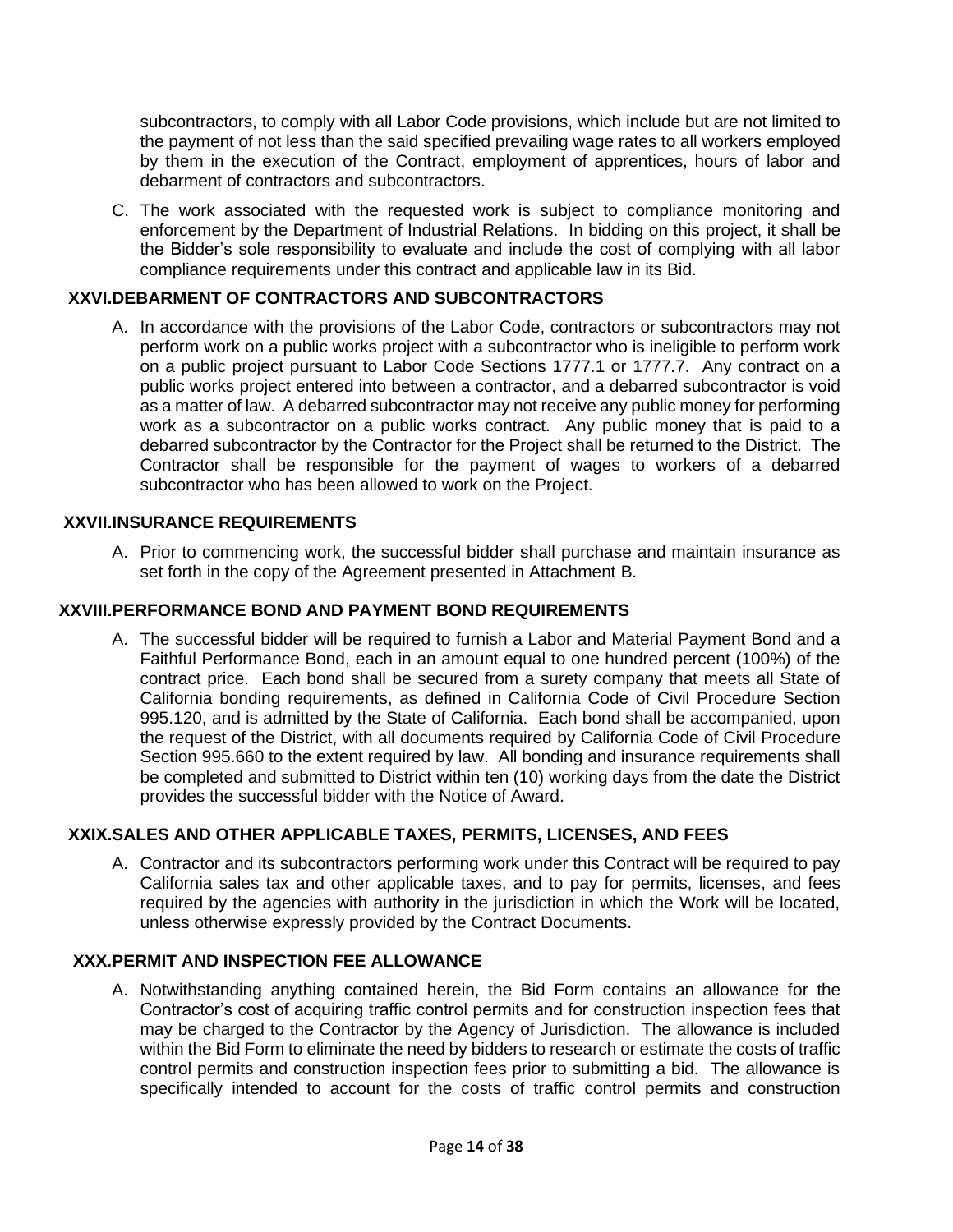inspection fees charged by the local Agency of Jurisdiction only. No other costs payable by Contractor to the Agency of Jurisdiction are included within the allowance.

#### **XXXI.FILING OF BID PROTESTS**

- <span id="page-14-0"></span>B. Bidders may file a "protest" of a Bid with the District's Deputy Director of Operation. In order for a Bidder's protest to be considered valid, the protest must:
	- 1. Be filed in writing within five (5) calendar days after the bid opening date;
	- 2. Clearly identify the specific irregularity or accusation;
	- 3. Clearly identify the specific District staff determination or recommendation being protested;
	- 4. Specify in detail the grounds for protest and the facts supporting the protest; and
	- 5. Include all relevant, supporting documentation with the protest at the time of filing.
- C. If the protest does not comply with each of these requirements, the District may reject the protest without further review.
- D. If the protest is timely and complies with the above requirements, the District's Engineering Manager, or other designated District staff member, shall review the protest, any response from the challenged Bidder(s), and all other relevant information. The Engineering Manager will provide a written decision to the protestor.
- E. The procedure and time limits set forth in this Article are mandatory and are the sole and exclusive remedy in the event of a Bid protest. Failure to comply with these procedures shall constitute a failure to exhaust administrative remedies and a waiver of any right to further pursue the Bid protest, including filing a Government Code Claim or legal proceedings.

#### **XXXII.BASIS OF AWARD; BALANCED BID**

- <span id="page-14-1"></span>A. The District shall award the contract to the lowest responsible Bidder submitting a responsive Bid. The lowest Bid will be determined on the basis of the Total Bid Price.
- B. The District may reject any Bid which, in its opinion when compared to other Bids received or to the District's internal estimates, does not accurately reflect the cost to perform the Work. The District may reject as non-responsive any Bid which unevenly weights or allocates costs, including but not limited to overhead and profit to one or more particular bid items.
- C. Once all Bids are opened and reviewed to determine the lowest responsive and responsible Bidder, the District's Board may award the contract. The apparent successful Bidder should begin to prepare the following documents: (1) the Performance Bond; (2) the Payment Bond; and (3) the required insurance certificates and endorsements. Once the District notifies the Bidder of the award, the Bidder will have ten (10) working days from the date of this notification to execute the Contract and supply the District with all of the required documents and certifications. Regardless of whether the Bidder supplies the required documents and certifications in a timely manner, the Contract time will begin to run twenty (20) working days from the date of the notification. Once the District receives all of the properly drafted and executed documents and certifications from the Bidder, the District shall issue a Notice to Proceed to that Bidder.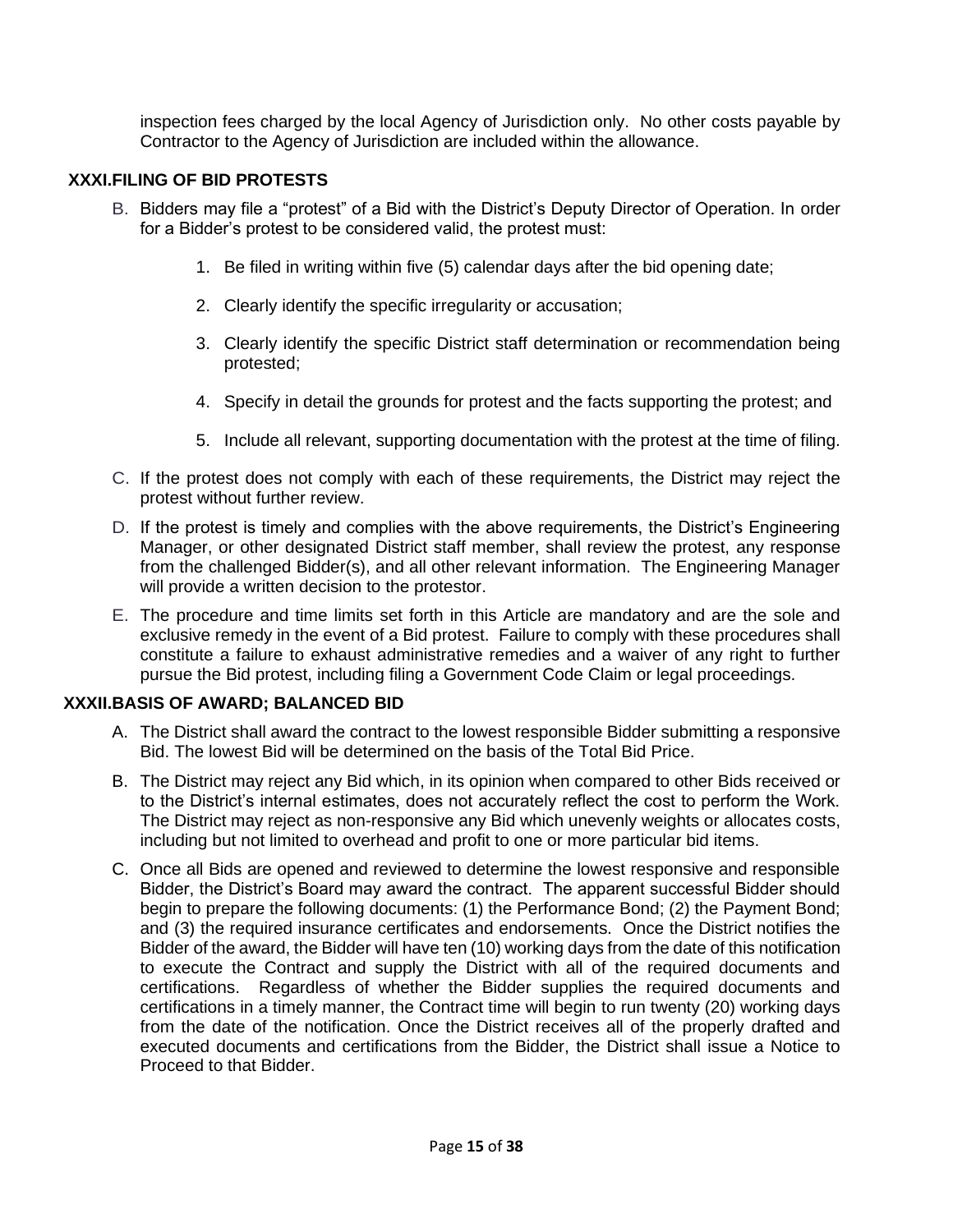- D. Proposals will be reviewed within 20 calendar days after the final closing date specified in this RFP.
- E. The award or awards, if made, will occur within ninety (90) days of the specified closing date.
- F. The District reserves the right to reject any and all proposals and to waive any irregularity.

#### **XXXIII.EXECUTION OF CONTRACT**

- <span id="page-15-0"></span>A. Notice of Award shall be made to the successful proposer(s) in writing.
- B. As required herein, the Bidder to whom an award is made shall execute the Contract in the amount determined by the Contract Documents. The District may require appropriate evidence that the persons executing the Contract are duly empowered to do so. The Contract and bond forms to be executed by the successful Bidder are included within these Specifications and shall not be detached.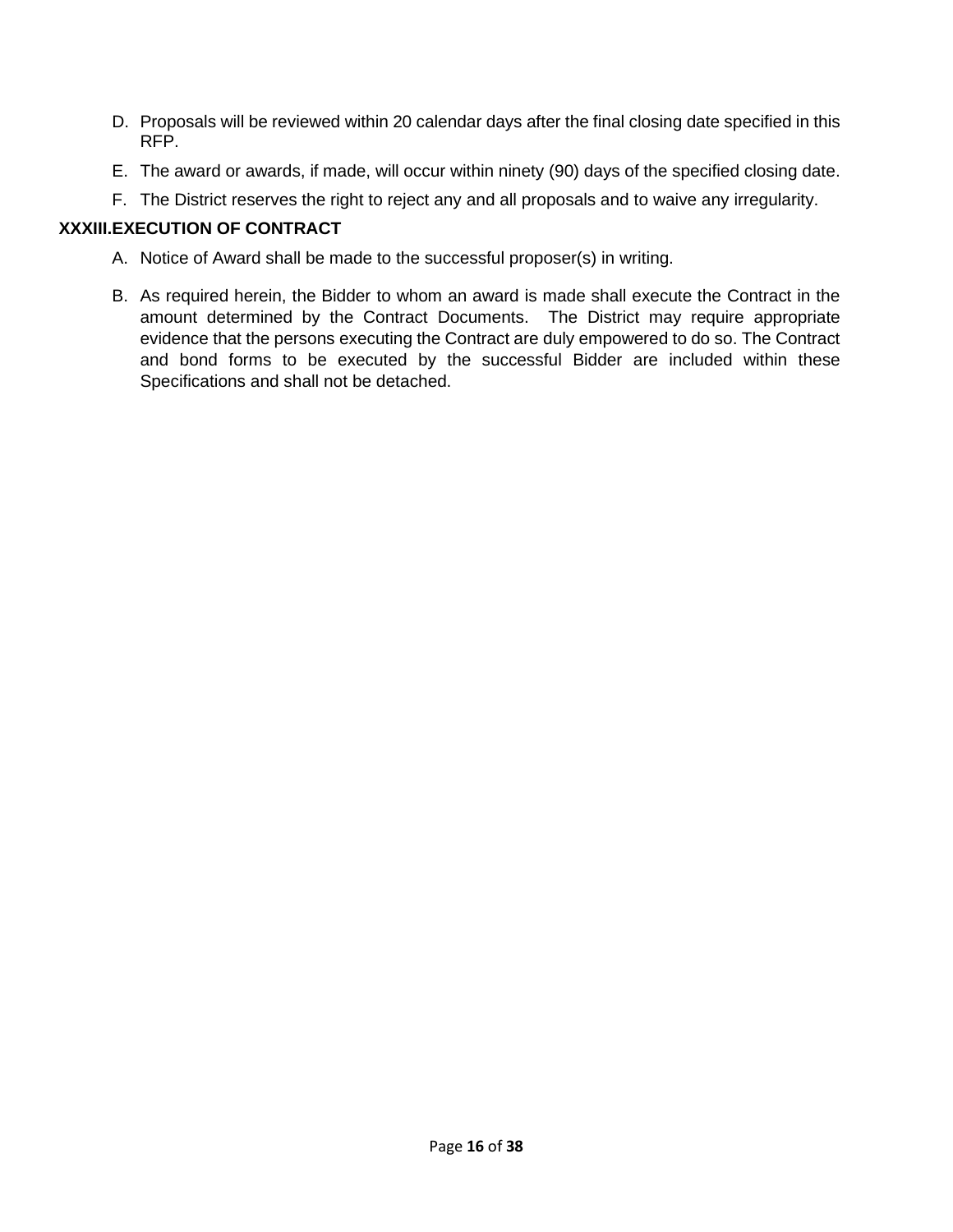#### **00 41 43 – BID FORMS**

#### 1.1 Bid.

Bids will be received at the Jurupa Community Service District until **3:00 PM on April 1, 2021.**

#### NAME OF BIDDER:

To the Honorable Board of Directors of the Jurupa Community Service District 11201 Harrel St, Jurupa Valley, CA 91752

The undersigned hereby declare that we have carefully examined the location of the proposed Work, and have read and examined the Contract Documents, including all plans, specifications, and all addenda, if any for the following Project:

#### **WELLS MOTORS REPAIR SERVICES**

We hereby propose to furnish all labor, materials, equipment, tools, transportation, and services, and to discharge all duties and obligations necessary and required to perform and complete the Project, as described and in strict conformity with the Drawings, and these Specifications for TOTAL BID PRICE.

The undersigned has acknowledged receipt, understanding, and full consideration of any addenda to the Contract Documents.

- 1. Attached is the required Bid Guarantee in the amount of not less than 10% of the Total Bid Price.
- 2. Attached is the completed Designation of Subcontractors form.
- 3. Attached is the fully executed Non-collusion Declaration form.
- 4. Attached is the completed Iran Contracting Act Certification form.
- 5. Attached is the completed Public Works Contractor Registration Certification form.
- 6. Attached is the completed Contractor's Certificate Regarding Workers' Compensation form.
- 7. Attached is the completed Bidder Information and Experience form.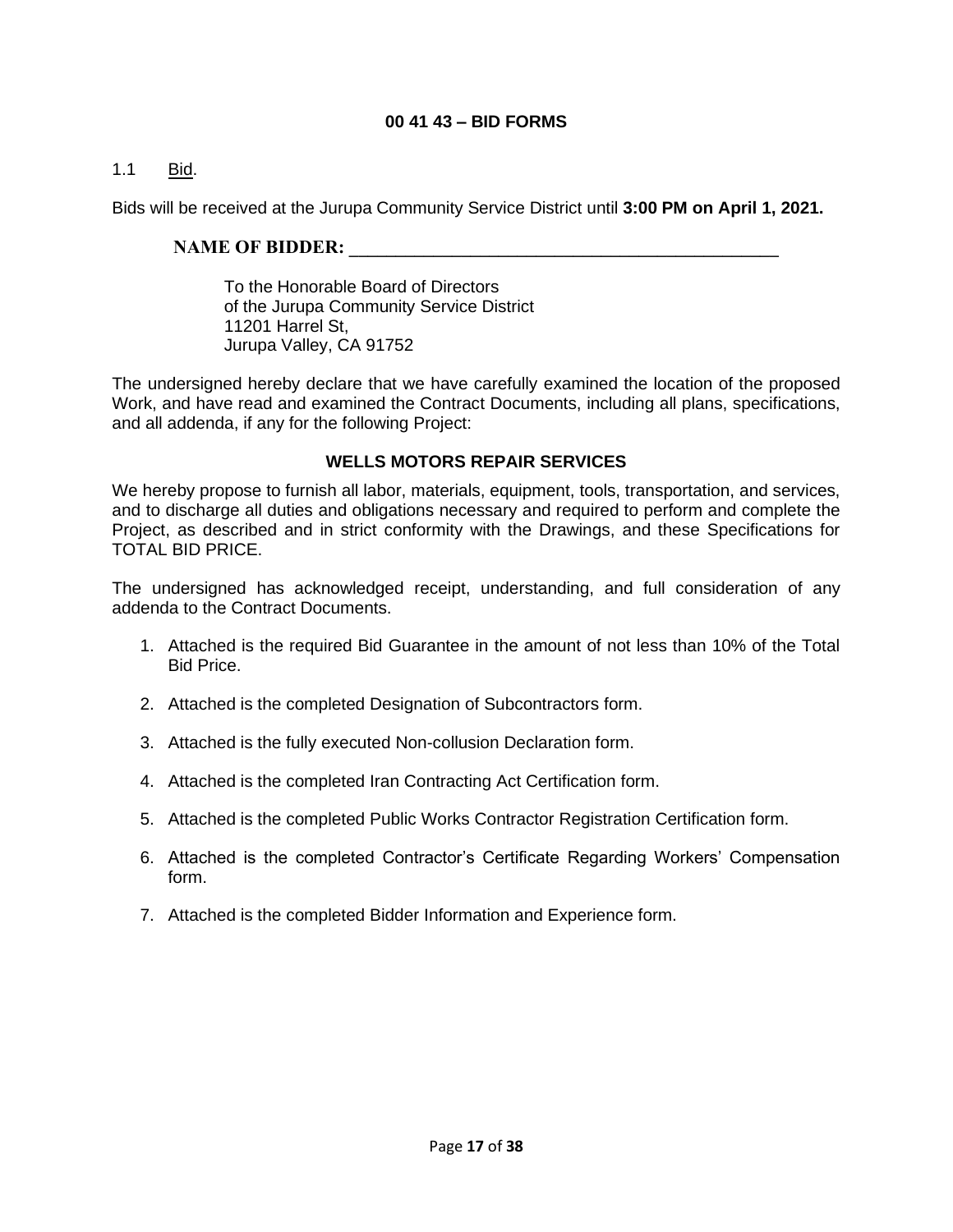The successful bidder hereby agrees to sign the contract and furnish the necessary bonds and certificates of insurance within ten (10) working days after the District provides the successful bidder with the Notice of Award.

Upon receipt of the signed contract and other required documents, the contract will be executed by the District, after which the District will prepare a letter giving Contractor Notice to Proceed. The official starting date shall be the date of the Notice to Proceed, unless otherwise specified. The undersigned agrees to begin the Work within ten (10) working days of the date of the Notice to Proceed, unless otherwise specified.

The undersigned has examined the location of the proposed work and is familiar with the Drawings and Specifications and the local conditions at the place where work is to be done.

If awarded the contract, the undersigned agrees that there shall be paid by the undersigned and by all subcontractors to all laborers, workers and mechanics employed in the execution of such contract no less than the prevailing wage rate within Riverside County for each craft, classification, or type of worker needed to complete the Work contemplated by this contract as established by the Director of the Department of Industrial Relations. A copy of the prevailing rate of per diem wages are on file at the District's Administration Office and shall be made available to interested parties upon request.

Cash, bidder's bond, or cashier's or certified check No. \_\_\_\_\_\_\_\_\_ from the \_\_\_\_\_\_\_\_\_\_\_ Bank has been prepared in the amount of \_\_\_\_\_\_\_\_\_\_\_\_\_\_\_\_\_\_\_\_\_\_\_\_\_\_\_\_\_\_\_\_, which is not less than ten percent (10%) of this bid, payable to Jurupa Community Service District as bid security and which is given as a guarantee that the undersigned will enter into a contract and provide the necessary bonds and certificates of insurance if awarded the Work. The Jurupa Community Service District shall be in receipt of either of these items before the time and day set for the receipt of bids.

The bidder furthermore agrees that in case of bidder's default in executing said contract and furnishing required bonds and certificates of insurance, the cash, bidder's bond, or cashier's or certified check accompanying this proposal and the money payable thereon shall become and shall remain the property of the Jurupa Community Service District.

Bidder is an individual \_\_\_\_\_, or corporation \_\_\_\_\_, or partnership \_\_\_\_, organized under the laws of the State of

Bidder confirms license(s) required by California State Contractor's License Law for the performance of the subject project are in full effect and proper order. The following are the Bidder's applicable license number(s), with their expiration date(s) and class of license(s):

If the Bidder is a joint venture, each member of the joint venture must include the required licensing information.

Sureties that will furnish the Faithful Performance Bond and the Labor and Material Payment Bond, in the form specified herein, in an amount equal to one hundred percent (100%) of the contract price within ten (10) working days from the date the District provides the successful bidder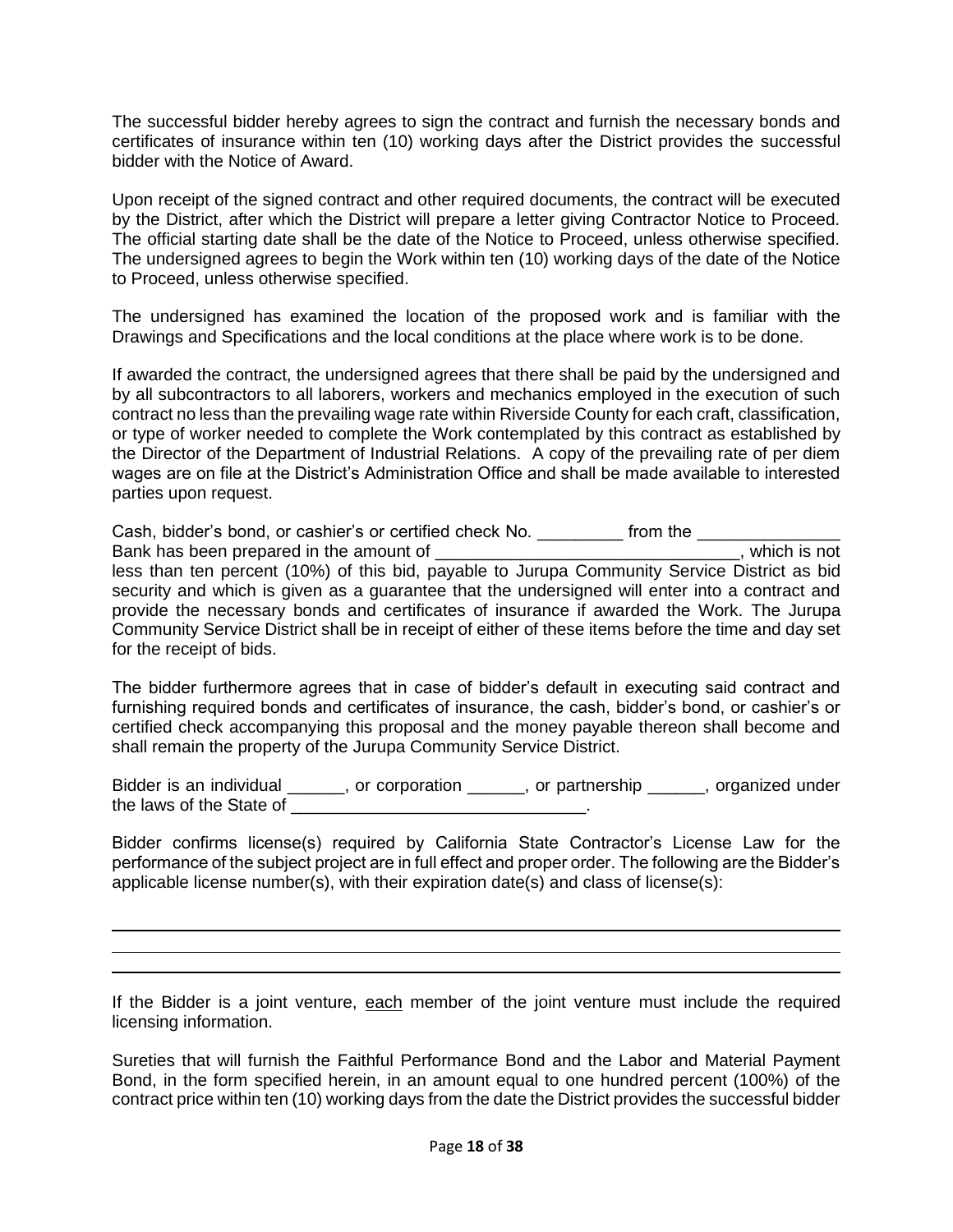the Notice of Award. Sureties must meet all of the State of California bonding requirements, as defined in California Code of Civil Procedure Section 995.120 and must be authorized by the State of California.

The insurance company or companies to provide the insurance required in the contract documents must have a Financial Strength Rating of not less than "A-" and a Financial Size Category of not less than "Class VII" according to the latest Best Key Rating Guide. At the sole discretion of the District, the District may waive the Financial Strength Rating and the Financial Size Category classifications for Workers' Compensation insurance

(signatures continued on next page)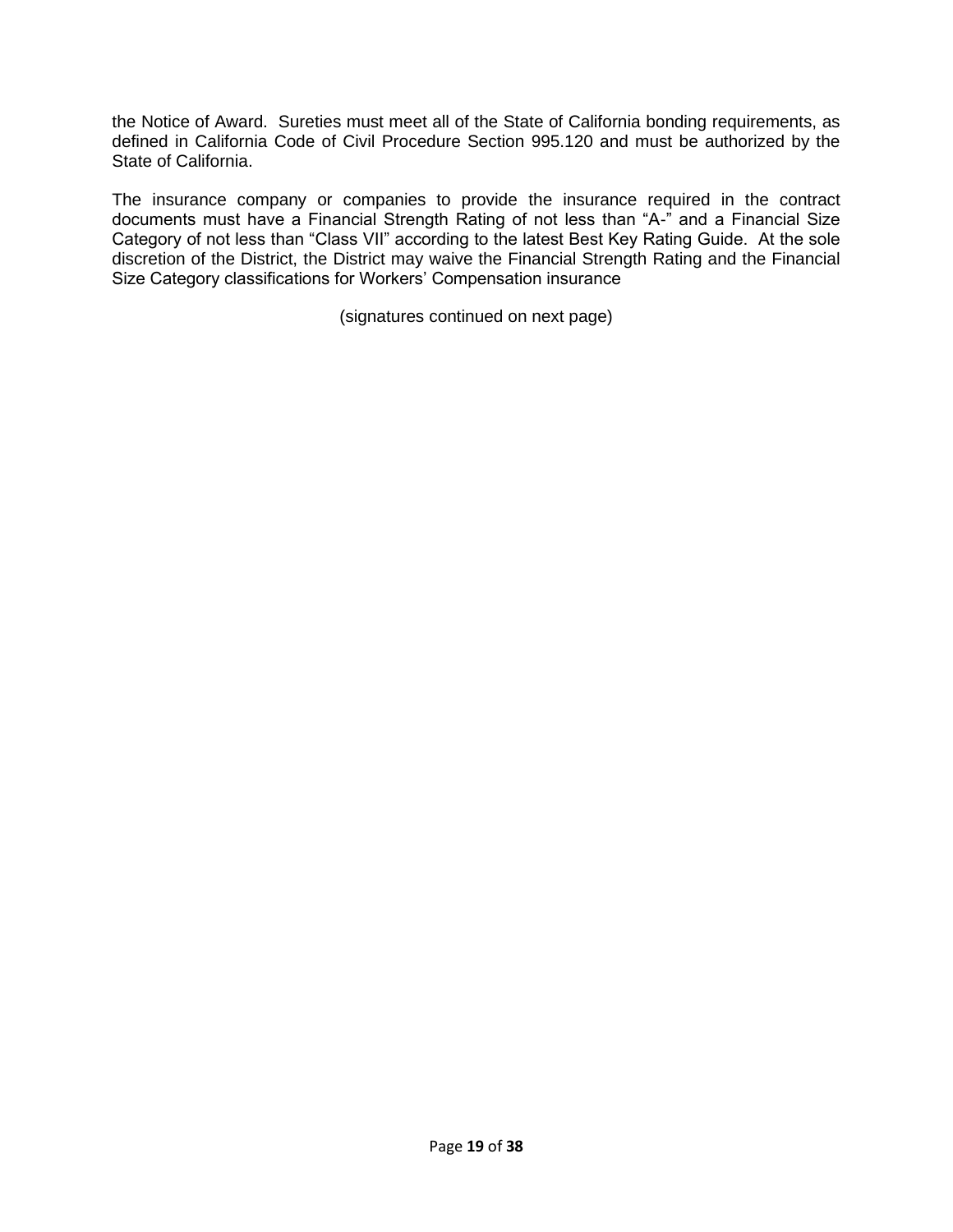I hereby certify under penalty of perjury under the laws of the State of California that all of the information submitted in connection with this Bid and all of the representations made herein are true and correct.

| Executed at ______________________________, on this _____ day of ___________, ______.                                           |  |                                |
|---------------------------------------------------------------------------------------------------------------------------------|--|--------------------------------|
|                                                                                                                                 |  | (Bidders Name – Print or Type) |
| (Corporate Seal)                                                                                                                |  | (Name and Title)               |
|                                                                                                                                 |  | (s <sub>ignature</sub> )       |
| Names of individual members of firm or names and titles of all officers of corporation and their<br>addresses are listed below: |  |                                |
|                                                                                                                                 |  |                                |
|                                                                                                                                 |  |                                |
| Phone FAX FAX                                                                                                                   |  |                                |
|                                                                                                                                 |  |                                |
|                                                                                                                                 |  |                                |
|                                                                                                                                 |  |                                |
| Phone FAX FAX                                                                                                                   |  |                                |
|                                                                                                                                 |  |                                |
|                                                                                                                                 |  |                                |
|                                                                                                                                 |  |                                |
| Phone FAX FAX                                                                                                                   |  |                                |
|                                                                                                                                 |  |                                |
|                                                                                                                                 |  |                                |
|                                                                                                                                 |  |                                |
|                                                                                                                                 |  |                                |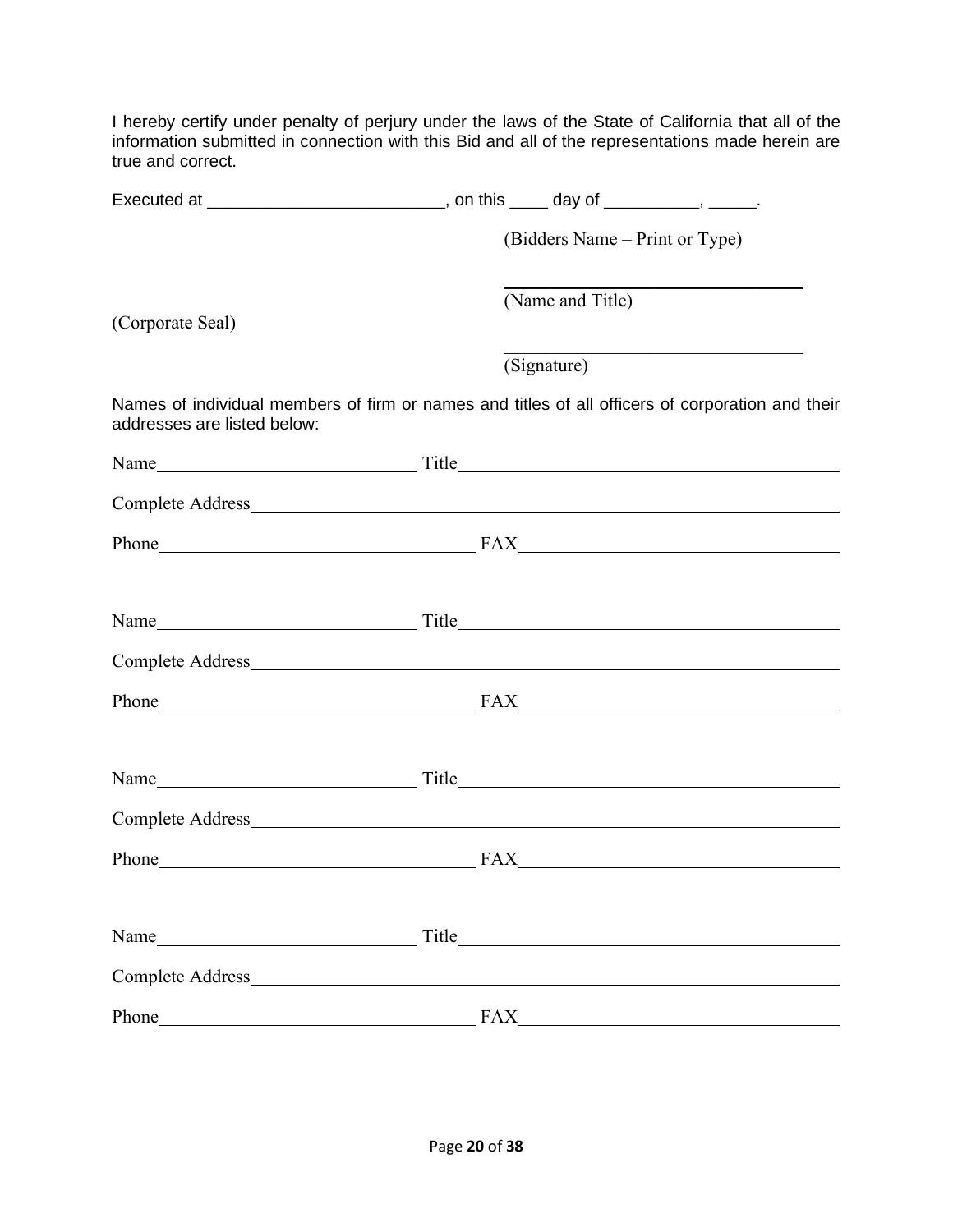#### 1.2 Bid Bond

#### **[Note: Not required when other form of Bidder's Security, e.g. cash, certified check or cashier's check, accompanies bid.]**

The makers of this bond are, \_\_\_\_\_\_\_\_\_\_\_\_\_\_\_\_\_\_\_\_\_\_\_\_\_\_\_\_\_\_\_\_\_\_\_\_\_\_\_\_\_\_\_\_\_, as Principal, and \_\_\_\_\_\_\_\_\_\_\_\_\_\_\_\_\_\_\_\_\_\_\_\_\_\_\_\_\_\_\_\_\_\_\_\_\_\_\_\_\_\_\_\_\_\_\_\_\_\_\_\_\_\_, as Surety and are held and firmly bound unto the Jurupa Community Service District, hereinafter called the District, in the penal sum of TEN PERCENT (10%) OF THE TOTAL BID PRICE of the Principal submitted to DISTRICT for the work described below, for the payment of which sum in lawful money of the United States, well and truly to be made, we bind ourselves, our heirs, executors, administrators, successors and assigns, jointly and severally, firmly by these presents.

THE CONDITION OF THIS OBLIGATION IS SUCH that whereas the Principal has submitted the accompanying bid dated \_\_\_\_\_\_\_\_\_\_\_\_\_, 20 \_\_\_\_, for WELLS EQUIPMENT REPAIRS **SERVICES** 

If the Principal does not withdraw its Bid within the time specified in the Contract Documents; and if the Principal is awarded the Contract and provides all documents to the District as required by the Contract Documents; then this obligation shall be null and void. Otherwise, this bond will remain in full force and effect.

Surety, for value received, hereby stipulates and agrees that no change, extension of time, alteration or addition to the terms of the Contract Documents shall in affect its obligation under this bond, and Surety does hereby waive notice of any such changes.

In the event a lawsuit is brought upon this bond by the District and judgment is recovered, the Surety shall pay all litigation expenses incurred by the District in such suit, including reasonable attorneys' fees, court costs, expert witness fees and expenses.

IN WITNESS WHEREOF, the above-bound parties have executed this instrument under their several seals this \_\_\_\_\_\_\_ day of \_\_\_\_\_\_\_\_\_\_\_\_\_\_\_\_\_, 20\_\_\_\_, the name and corporate seal of each corporation.

(Corporate Seal) Contractor/ Principal By Title **The Community of the Community** of the Community of the Community of the Community of the Community of the Community of the Community of the Community of the Community of the Community of the Community of the Commun (Corporate Seal) Surety By Attorney-in-Fact (Attach Attorney-in-Fact Certificate) Title

**END OF BID BOND**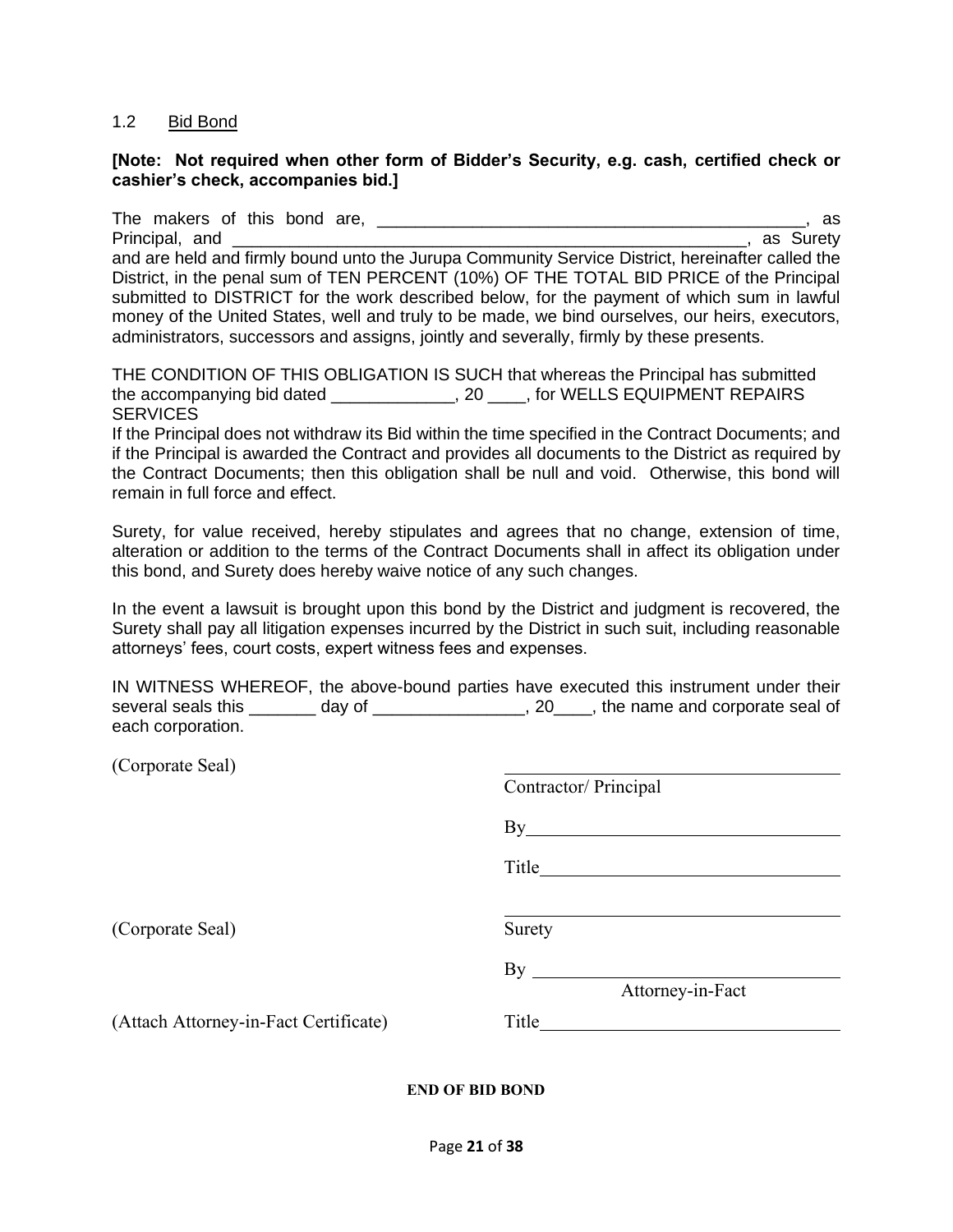#### 1.3 List of Subcontractors

In compliance with the Subletting and Subcontracting Fair Practices Act Chapter 4 (commencing at Section 4100), Part 1, Division 2 of the Public Contract Code of the State of California and any amendments thereof, Bidder shall set forth below: (a) the name and the location of the place of business, (b) the California contractor license number, (c) the DIR public works contractor registration number, and (d) the portion of the work which will be done by each subcontractor who will perform work or labor or render service to the Bidder in or about the construction of the work or improvement to be performed under this Contract in an amount in excess of one-half of one percent (0.5%) of the Bidder's Total Bid Price. Notwithstanding the foregoing, if the work involves the construction of streets and highways, then the Bidder shall list each subcontractor who will perform work or labor or render service to the Bidder in or about the work in an amount in excess of one-half of one percent (0.5%) of the Bidder's Total Bid Price or \$10,000, whichever is greater. No additional time shall be granted to provide the below requested information.

If a Bidder fails to specify a subcontractor or if a contractor specifies more than one subcontractor for the same portion of work, then the Bidder shall be deemed to have agreed that it is fully qualified to perform that portion of work and that it shall perform that portion itself.

| Work to be<br>done by<br>Subcontractor | Name of<br>Subcontractor | <b>Location of</b><br><b>Business</b> | <b>CSLB</b><br>Contractor<br>License<br>No. | <b>DIR</b><br>Registration<br><b>Number</b> | $%$ of<br>Work | Prime<br>Contractor's<br>Mark-up on a<br>Subcontractor |
|----------------------------------------|--------------------------|---------------------------------------|---------------------------------------------|---------------------------------------------|----------------|--------------------------------------------------------|
|                                        |                          |                                       |                                             |                                             |                |                                                        |
|                                        |                          |                                       |                                             |                                             |                |                                                        |
|                                        |                          |                                       |                                             |                                             |                |                                                        |
|                                        |                          |                                       |                                             |                                             |                |                                                        |
|                                        |                          |                                       |                                             |                                             |                |                                                        |

| Name of Bidder |
|----------------|
|                |
| Name and Title |
| Dated          |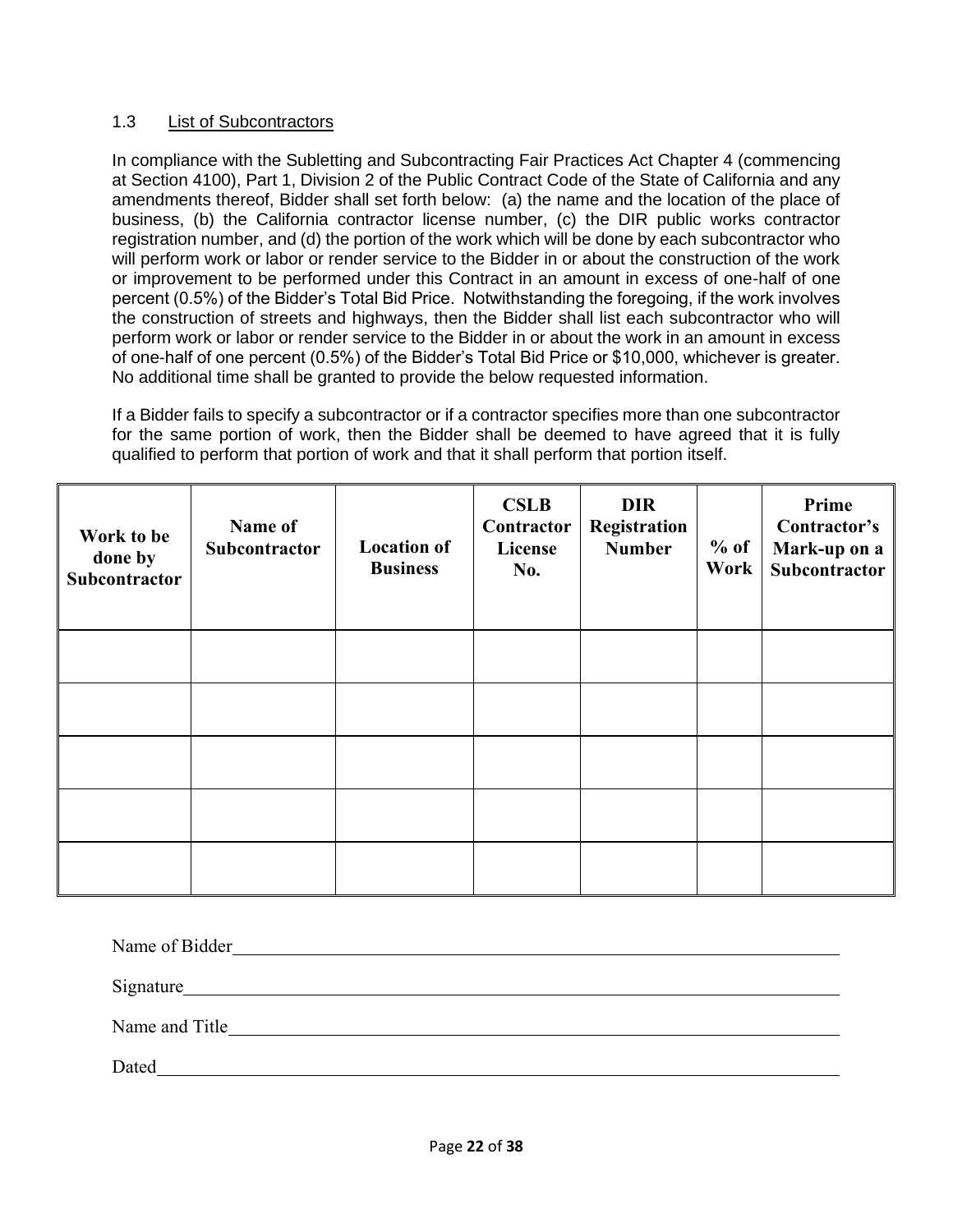### 1.4 Bidder Information and Experience Form

### **ARTICLE 1. INFORMATION ABOUT BIDDER**

(Indicate not applicable ("N/A") where appropriate.)

**NOTE**: Where Bidder is a joint venture, pages shall be duplicated and information provided for all parties to the joint venture.

|     | Name of Bidder:                                                                      |  |                                                                                                                      |  |
|-----|--------------------------------------------------------------------------------------|--|----------------------------------------------------------------------------------------------------------------------|--|
|     | Type, if Entity:                                                                     |  |                                                                                                                      |  |
|     | <b>Bidder Address:</b>                                                               |  | <u> 1989 - Andrea Stadt, amerikansk politiker (d. 1989)</u>                                                          |  |
|     | Facsimile Number                                                                     |  | Telephone Number                                                                                                     |  |
|     | <b>Email Address</b>                                                                 |  |                                                                                                                      |  |
|     | How many years has Bidder's organization been in business as a Contractor?           |  |                                                                                                                      |  |
|     | How many years has Bidder's organization been in business under its present<br>name? |  |                                                                                                                      |  |
| 5.1 |                                                                                      |  | Under what other or former names has Bidder's organization<br>operated?                                              |  |
|     | If Bidder's organization is a corporation, answer the following:                     |  |                                                                                                                      |  |
| 6.1 | Date of Incorporation:                                                               |  |                                                                                                                      |  |
| 6.2 | State of Incorporation:                                                              |  |                                                                                                                      |  |
| 6.3 | President's Name:                                                                    |  |                                                                                                                      |  |
| 6.4 | Vice-President's Name(s):                                                            |  | <u> 1989 - Johann Stein, marwolaethau a bhann an t-Amhair an t-Amhair an t-Amhair an t-Amhair an t-Amhair an t-A</u> |  |
| 6.5 | Secretary's Name:                                                                    |  |                                                                                                                      |  |
| 6.6 | Treasurer's Name:                                                                    |  |                                                                                                                      |  |
|     |                                                                                      |  |                                                                                                                      |  |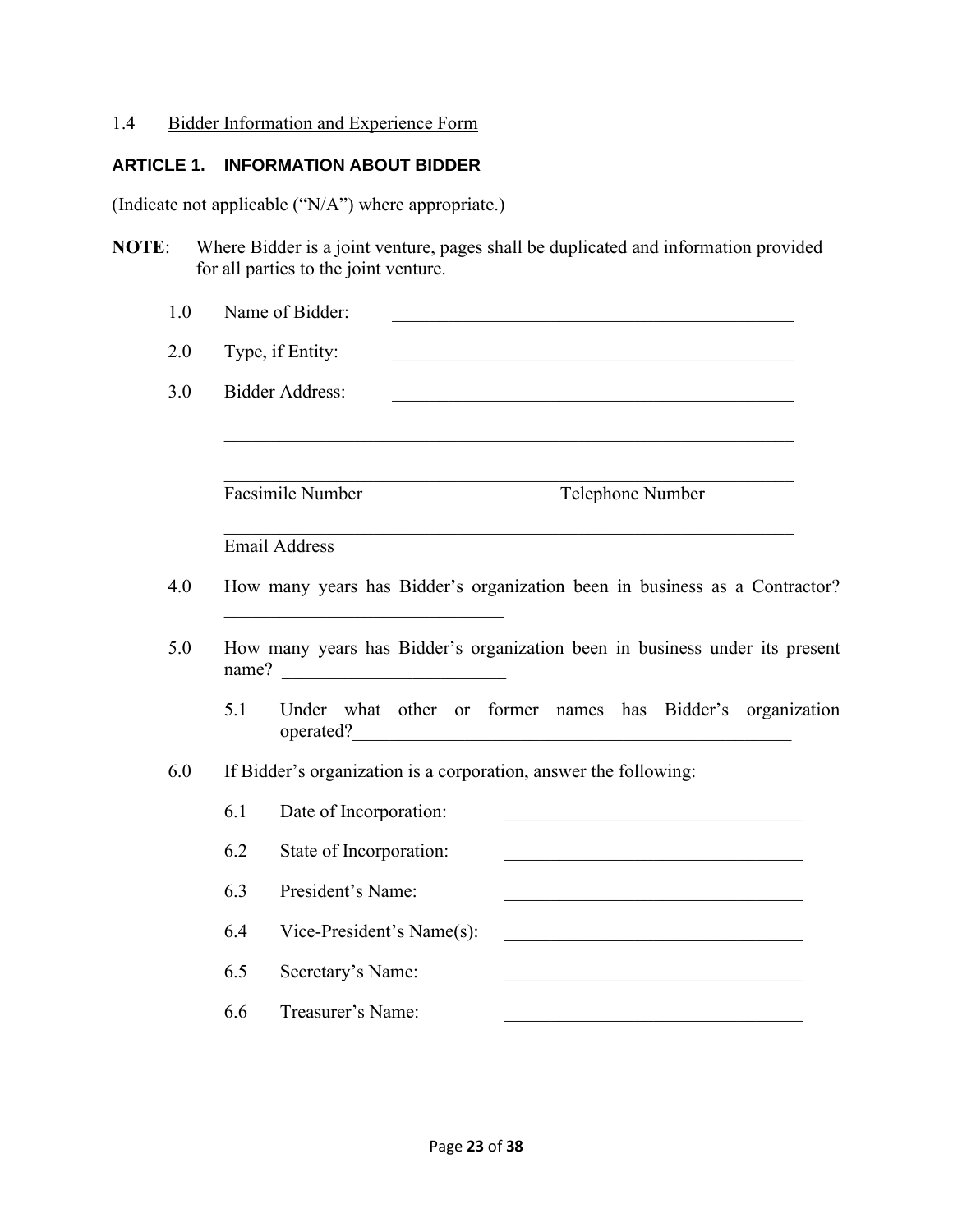| 7.0  |             | If an individual or a partnership, answer the following:                                                                                                                                                                            |  |  |  |  |  |  |
|------|-------------|-------------------------------------------------------------------------------------------------------------------------------------------------------------------------------------------------------------------------------------|--|--|--|--|--|--|
|      | 7.1         |                                                                                                                                                                                                                                     |  |  |  |  |  |  |
|      | 7.2         | Name and address of all partners (state whether general or limited<br>partnership):                                                                                                                                                 |  |  |  |  |  |  |
|      |             |                                                                                                                                                                                                                                     |  |  |  |  |  |  |
| 8.0  | principals: | If other than a corporation or partnership, describe organization and name                                                                                                                                                          |  |  |  |  |  |  |
| 9.0  |             | List other states in which Bidder's organization is legally qualified to do business.                                                                                                                                               |  |  |  |  |  |  |
| 10.0 |             | What type of work does the Bidder normally perform with its own forces?                                                                                                                                                             |  |  |  |  |  |  |
| 11.0 | and why:    | Has Bidder ever failed to complete any work awarded to it? If so, note when, where,                                                                                                                                                 |  |  |  |  |  |  |
| 12.0 |             | Within the last five years, has any officer or partner of Bidder's organization ever<br>been an officer or partner of another organization when it failed to complete a<br>contract? If so, attach a separate sheet of explanation: |  |  |  |  |  |  |

 $\mathcal{L}_\text{max} = \mathcal{L}_\text{max} = \mathcal{L}_\text{max} = \mathcal{L}_\text{max} = \mathcal{L}_\text{max} = \mathcal{L}_\text{max} = \mathcal{L}_\text{max} = \mathcal{L}_\text{max} = \mathcal{L}_\text{max} = \mathcal{L}_\text{max} = \mathcal{L}_\text{max} = \mathcal{L}_\text{max} = \mathcal{L}_\text{max} = \mathcal{L}_\text{max} = \mathcal{L}_\text{max} = \mathcal{L}_\text{max} = \mathcal{L}_\text{max} = \mathcal{L}_\text{max} = \mathcal{$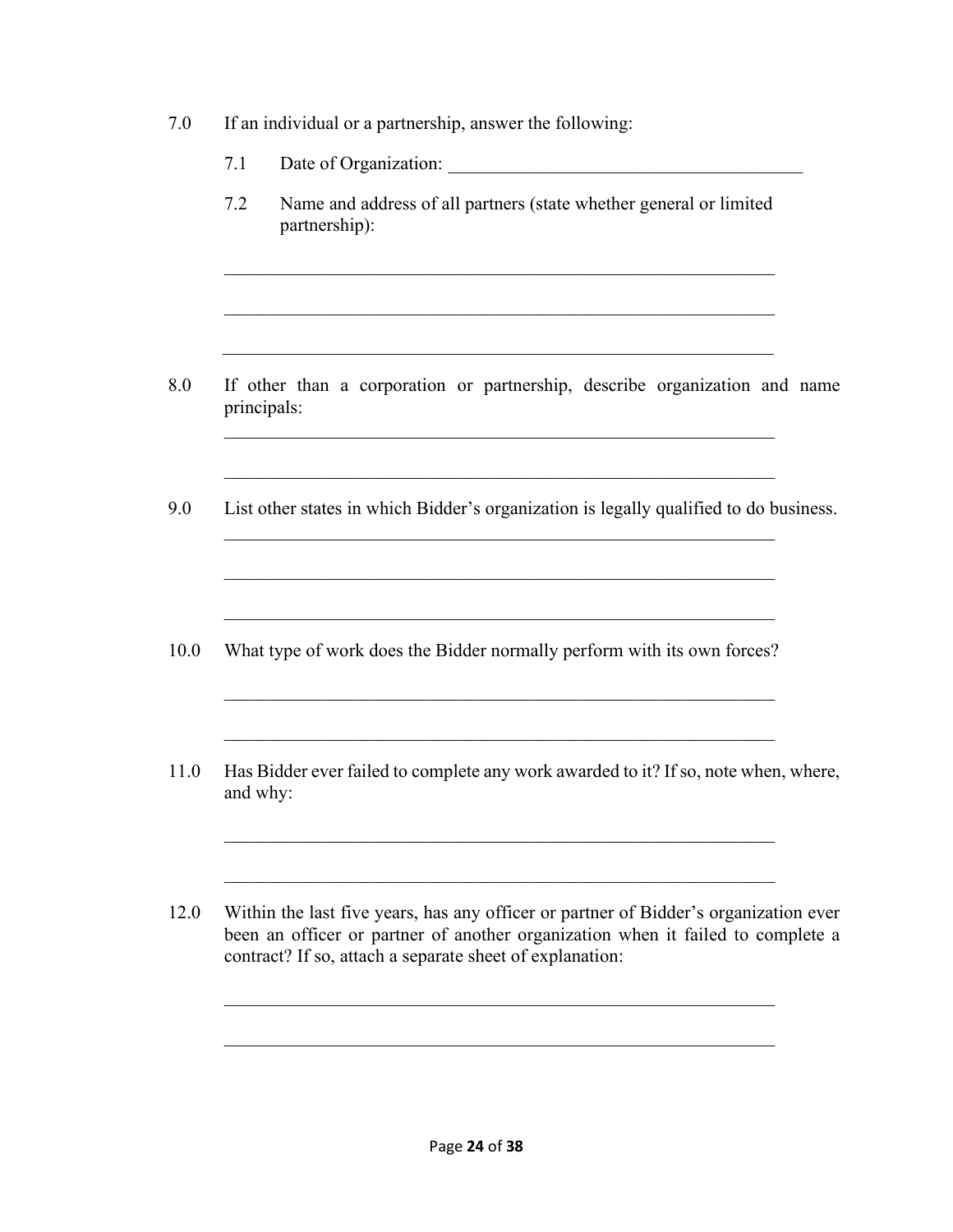| List Trade References:                                 |
|--------------------------------------------------------|
|                                                        |
|                                                        |
|                                                        |
|                                                        |
| List Bank References (Bank and Branch Address):        |
|                                                        |
|                                                        |
|                                                        |
|                                                        |
| Name of Bonding Company and Name and Address of Agent: |
|                                                        |
|                                                        |
|                                                        |
|                                                        |
|                                                        |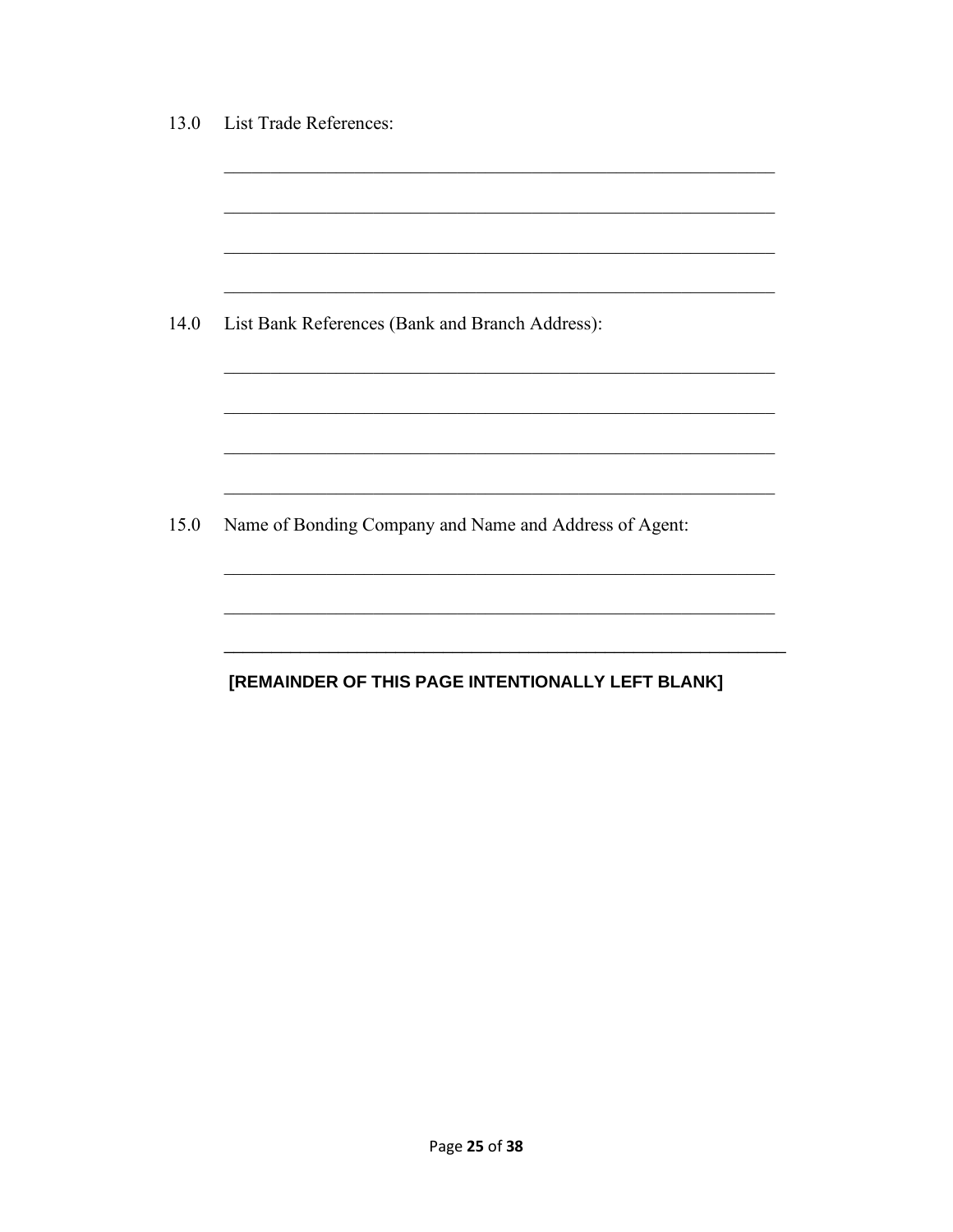#### **ARTICLE 2. EXPERIENCE AND TECHNICAL QUALIFICATIONS QUESTIONNAIRE**

#### *Personnel:*

The Bidder shall identify the key personnel to be assigned to this project in a management, construction supervision or engineering capacity.

<u> 1989 - Johann Barbara, martin amerikan basar dan berasal dan berasal dalam basar dalam basar dalam basar dala</u>

1. List each person's job title, name and percent of time to be allocated to this project:

2. Summarize each person's specialized education:

3. List each person's years of construction experience relevant to the project:

4. Summarize such experience:  $\overline{a}$ 

 $\overline{a}$ 

 $\overline{a}$ 

 $\overline{a}$  $\overline{a}$  $\overline{a}$   $\overline{a}$ 

 $\overline{a}$ 

 $\overline{a}$ 

 $\overline{a}$ 

 $\overline{a}$ 

Bidder agrees that personnel named in this Bid will remain on this Project until completion of all relevant Work, unless substituted by personnel of equivalent experience and qualifications approved in advance by the District.

#### *Changes Occurring Since Prequalification*

If any substantive changes have occurred since Bidder submitted its prequalification package for this Project, Bidder shall list them below. If none are listed, Bidder certifies that no substantive changes have occurred.

 $\mathcal{L}_\text{max}$  and  $\mathcal{L}_\text{max}$  are the set of the set of the set of the set of the set of the set of the set of the set of the set of the set of the set of the set of the set of the set of the set of the set of the set o

 $\overline{a}$  $\overline{a}$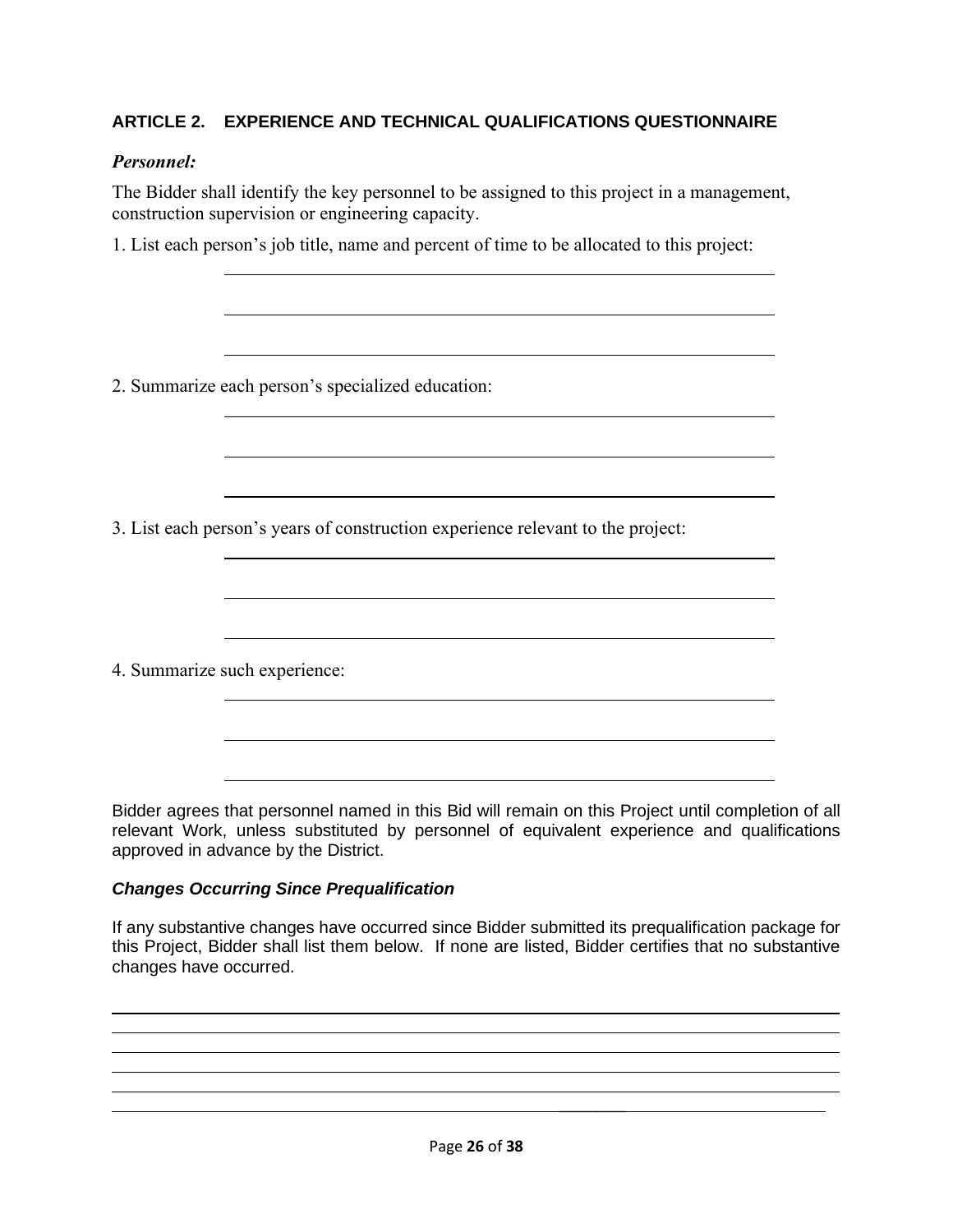#### *Additional Bidder's Statements:*

 $\overline{a}$  $\overline{a}$  $\overline{a}$  $\overline{a}$  $\overline{a}$ 

If the Bidder feels that there is additional information which has not been included in the questionnaire above, and which would contribute to the qualification review, it may add that information in a statement here or on an attached sheet, appropriately marked:

#### **ARTICLE 3. VERIFICATION AND EXECUTION**

These Bid Forms shall be executed only by a duly authorized official of the Bidder:

I declare under penalty of perjury under the laws of the State of California that the foregoing information is true and correct:

\_\_\_\_\_\_\_

| Name of Bidder |
|----------------|
| Signature      |
| Name           |
| Title          |
|                |

| Date<br>$\cdots$ |  |  |  |
|------------------|--|--|--|
|                  |  |  |  |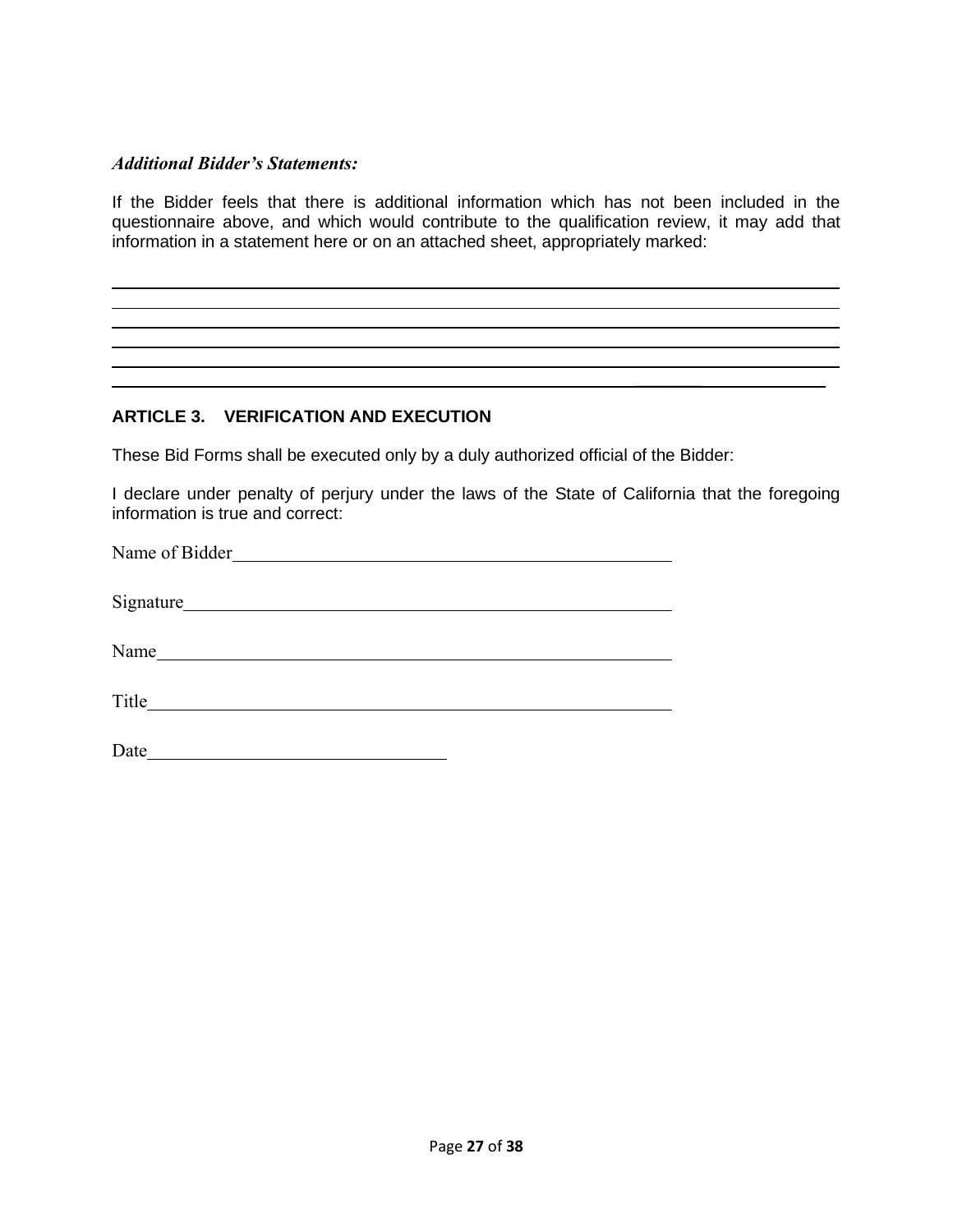#### 1.5 Non-Collusion Declaration

The undersigned declares:

| I am the       | the party making the |
|----------------|----------------------|
| foregoing Bid. |                      |

The Bid is not made in the interest of, or on behalf of, any undisclosed person, partnership, company, association, organization, or corporation. The Bid is genuine and not collusive or sham. The Bidder has not directly or indirectly induced or solicited any other Bidder to put in a false or sham bid. The Bidder has not directly or indirectly colluded, conspired, connived, or agreed with any Bidder or anyone else to put in a sham bid, or to refrain from bidding. The Bidder has not in any manner, directly or indirectly, sought by agreement, communication, or conference with anyone to fix the Bid Price of the Bidder or any other Bidder, or to fix any overhead, profit, or cost element of the Bid Price, or of that of any other Bidder. All statements contained in the Bid are true. The Bidder has not, directly or indirectly, submitted his or her Bid Price or any breakdown thereof, or the contents thereof, or divulged information or data relative thereto, to any corporation, partnership, company, association, organization, bid depository, or to any member or agent thereof to effectuate a collusive or sham bid, and has not paid, and will not pay, any person or entity for such purpose.

Any person executing this declaration on behalf of a Bidder that is a corporation, partnership, joint venture, limited liability company, limited liability partnership, or any other entity, hereby represents that he or she has full power to execute, and does execute, this declaration on behalf of the Bidder.

I declare under penalty of perjury under the laws of the State of California that the foregoing is true and correct and that this declaration is executed on \_\_\_\_\_\_\_\_\_\_ [date], at \_\_\_\_\_\_\_\_\_\_\_\_\_\_\_\_\_\_\_ [city], \_\_\_\_\_\_\_\_\_\_\_\_\_\_\_\_\_\_\_ [state].

Name of Bidder

Signature

| N<br>Name |  |  |
|-----------|--|--|
|           |  |  |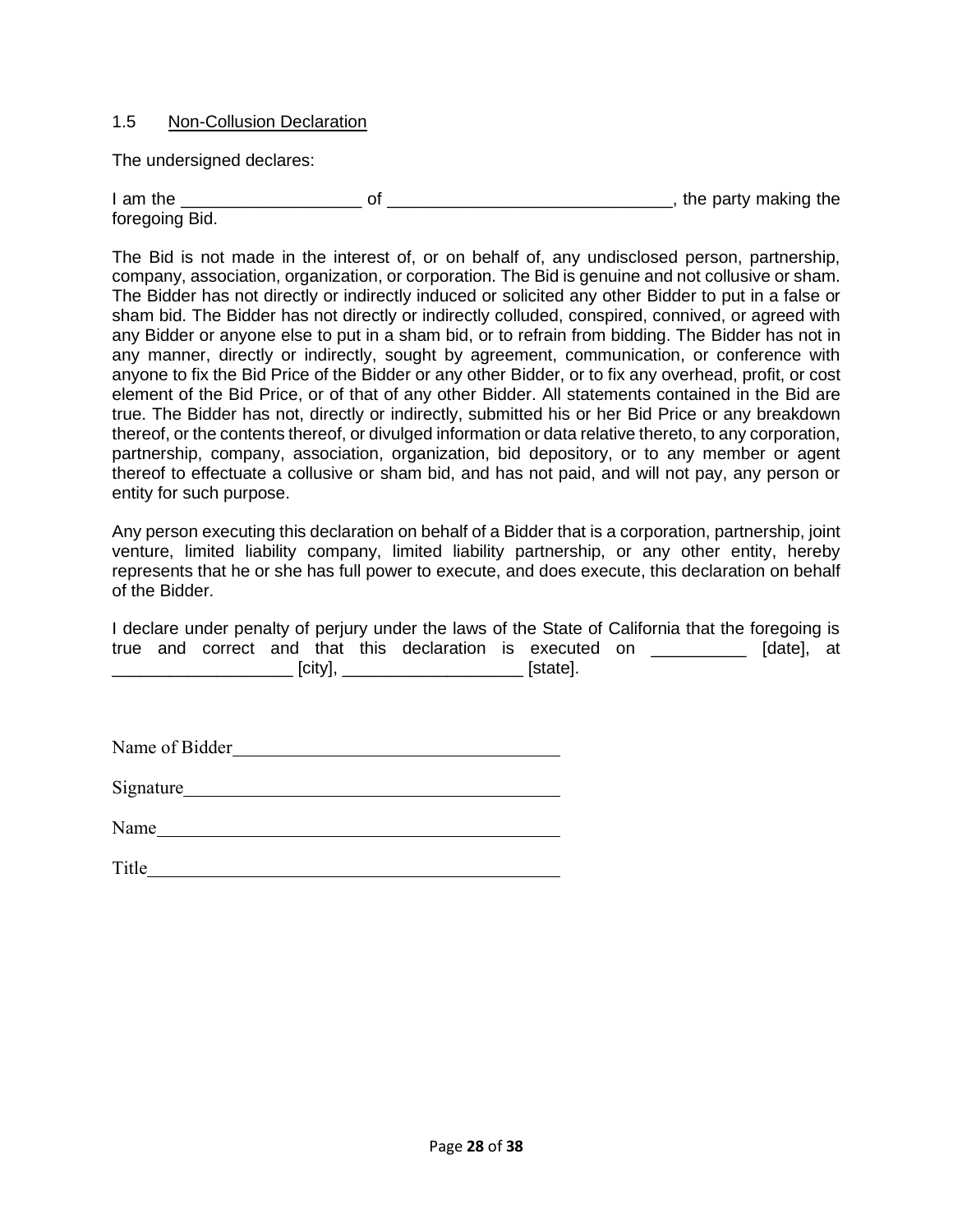1.6 Iran Contracting Act Certification. (Public Contract Code section 2200 et seq.)

As required by California Public Contract Code Section 2204, the Contractor certifies subject to penalty for perjury that the option checked below relating to the Contractor's status in regard to the Iran Contracting Act of 2010 (Public Contract Code Section 2200 *et seq*.) is true and correct:

The Contractor is not:

- (1) identified on the current list of person and entities engaged in investment activities in Iran prepared by the California Department of General Services in accordance with subdivision (b) of Public Contract Code Section 2203; or
- (2) a financial instruction that extends, for 45 days or more, credit in the amount of \$20,000,000 or more to any other person or entity identified on the current list of persons and entities engaging in investment activities in Iran prepared by the California Department of General Services in accordance with subdivision (b) of Public Contract Code Section 2203, if that person or entity uses or will use the credit to provide goods or services in the energy sector in Iran.
- The District has exempted the Contractor from the requirements of the Iran Contracting Act of 2010 after making a public finding that, absent the exemption, the District will be unable to obtain the goods and/or services to be provided pursuant to the Contract.
- The amount of the Contract payable to the Contractor for the Project does not exceed \$1,000,000.

Signature:

Printed Name:

Title:

Firm Name:

Date:

Note: In accordance with Public Contract Code Section 2205, false certification of this form shall be reported to the California Attorney General and may result in civil penalties equal to the greater of \$250,000 or twice the Contract amount, termination of the Contract and/or ineligibility to bid on contracts for three years.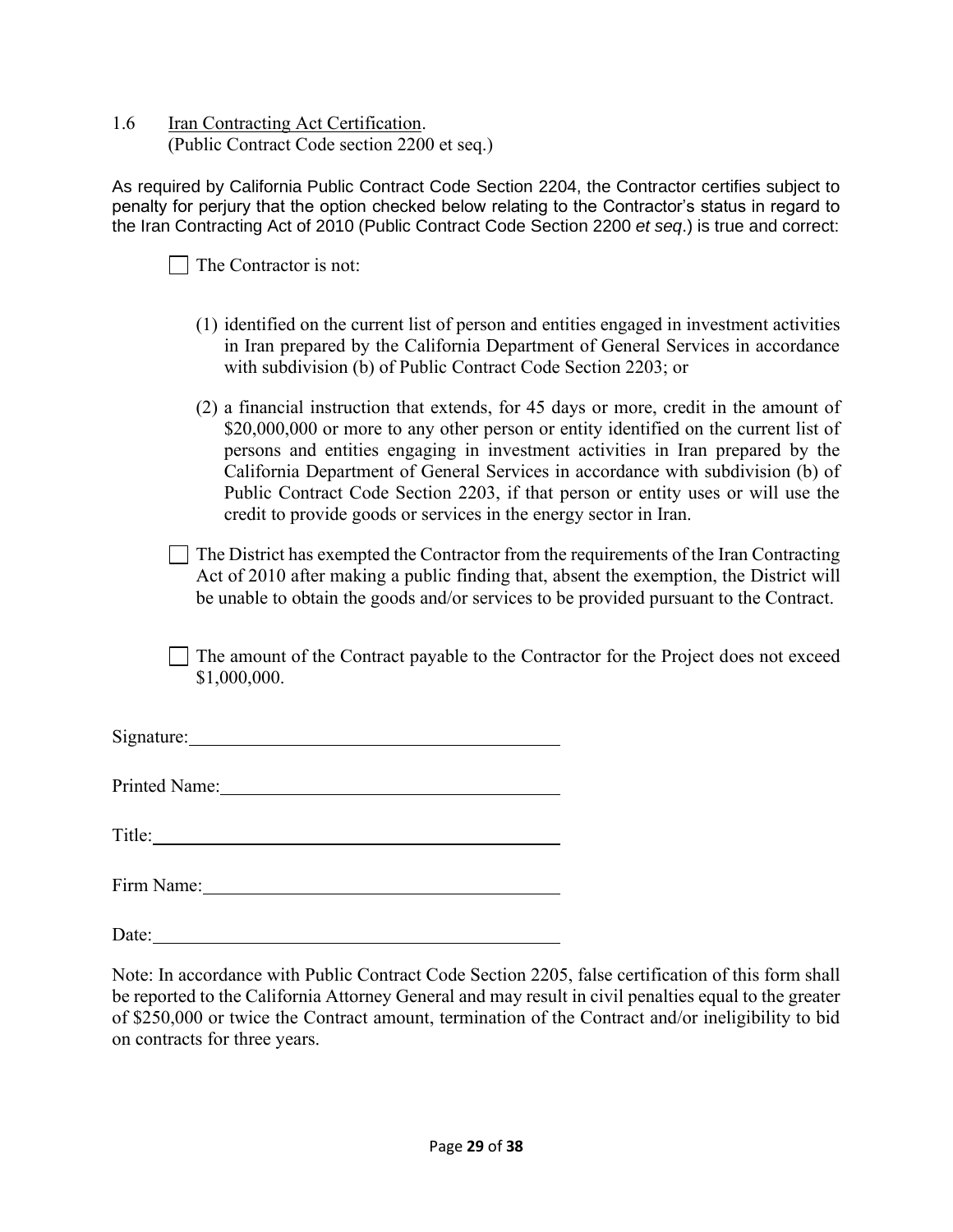#### 1.7 Public Works Contractor Registration Certification

Pursuant to Labor Code sections 1725.5 and 1771.1, all contractors and subcontractors that wish to bid on, be listed in a bid proposal, or enter into a contract to perform public work must be registered with the Department of Industrial Relations. See http://www.dir.ca.gov/Public-Works/PublicWorks.html for additional information.

No bid will be accepted nor any contract entered into without proof of the contractor's and subcontractors' current registration with the Department of Industrial Relations to perform public work.

Bidder hereby certifies that it is aware of the registration requirements set forth in Labor Code sections 1725.5 and 1771.1 and is currently registered as a contractor with the Department of Industrial Relations.

Name of Bidder:

DIR Registration Number:

DIR Registration Expiration:\_\_\_\_\_\_\_\_\_\_\_\_\_\_\_\_\_\_\_\_\_\_\_\_\_

Bidder further acknowledges:

- 1. Bidder shall maintain a current DIR registration for the duration of the project.
- 2. Bidder shall include the requirements of Labor Code sections 1725.5 and 1771.1 in its contract with subcontractors and ensure that all subcontractors are registered at the time of bid opening and maintain registration status for the duration of the project.
- 3. Failure to submit this form or comply with any of the above requirements may result in a finding that the bid is non-responsive.

|                | Name of Bidder                                            |  |  |  |
|----------------|-----------------------------------------------------------|--|--|--|
|                |                                                           |  |  |  |
|                |                                                           |  |  |  |
|                |                                                           |  |  |  |
| Name and Title |                                                           |  |  |  |
|                |                                                           |  |  |  |
| Dated          |                                                           |  |  |  |
|                |                                                           |  |  |  |
| 1.8            | Contractor's Certificate Regarding Workers' Compensation. |  |  |  |

I am aware of the provisions of section 3700 of the Labor Code which require every employer to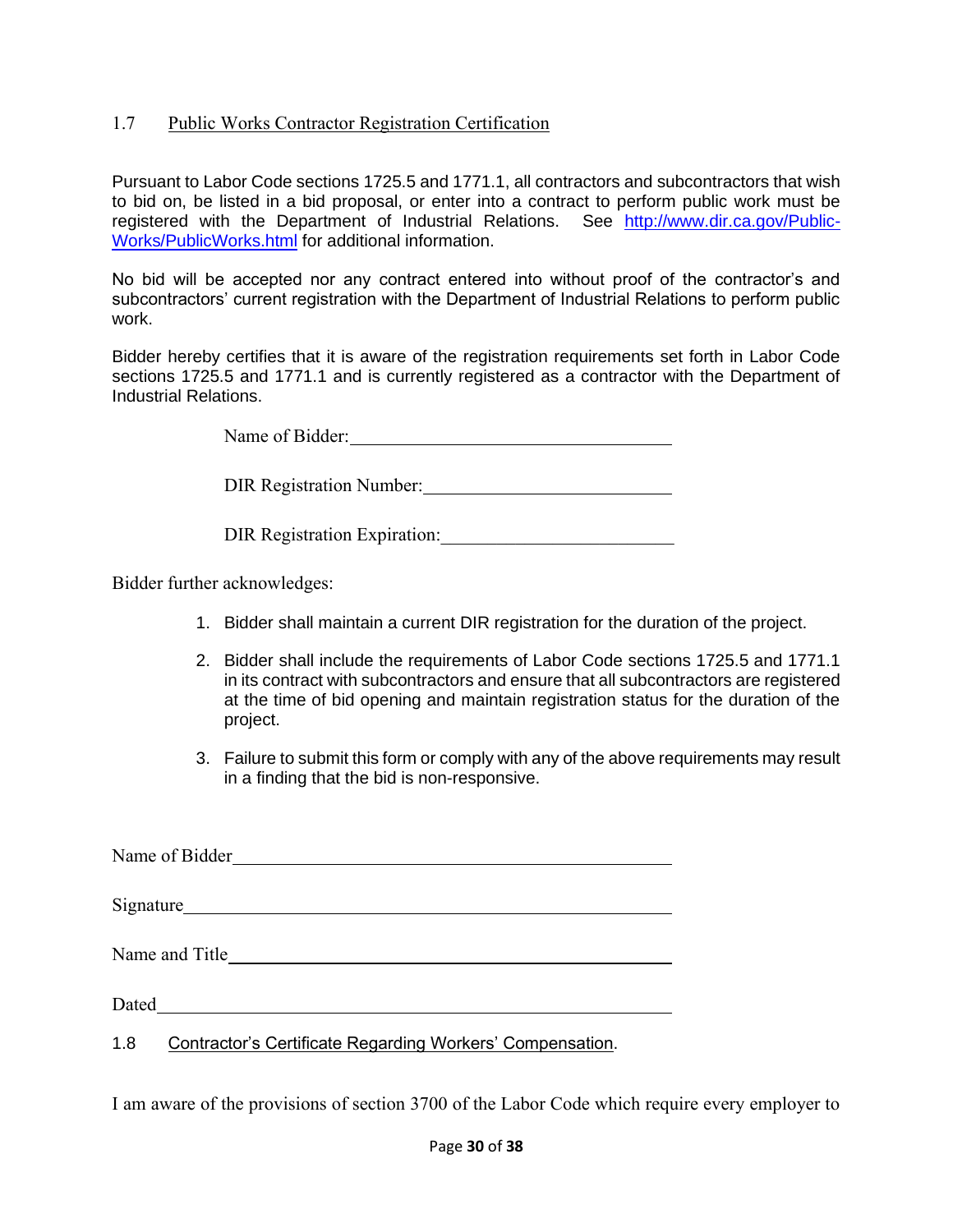be insured against liability for workers' compensation or to undertake self-insurance in accordance with the provisions of that code, and I will comply with such provisions before commencing the performance of the work of this Contract.

| Name of Bidder |  |
|----------------|--|
| Signature      |  |
| Name           |  |
| Title          |  |
| Dated          |  |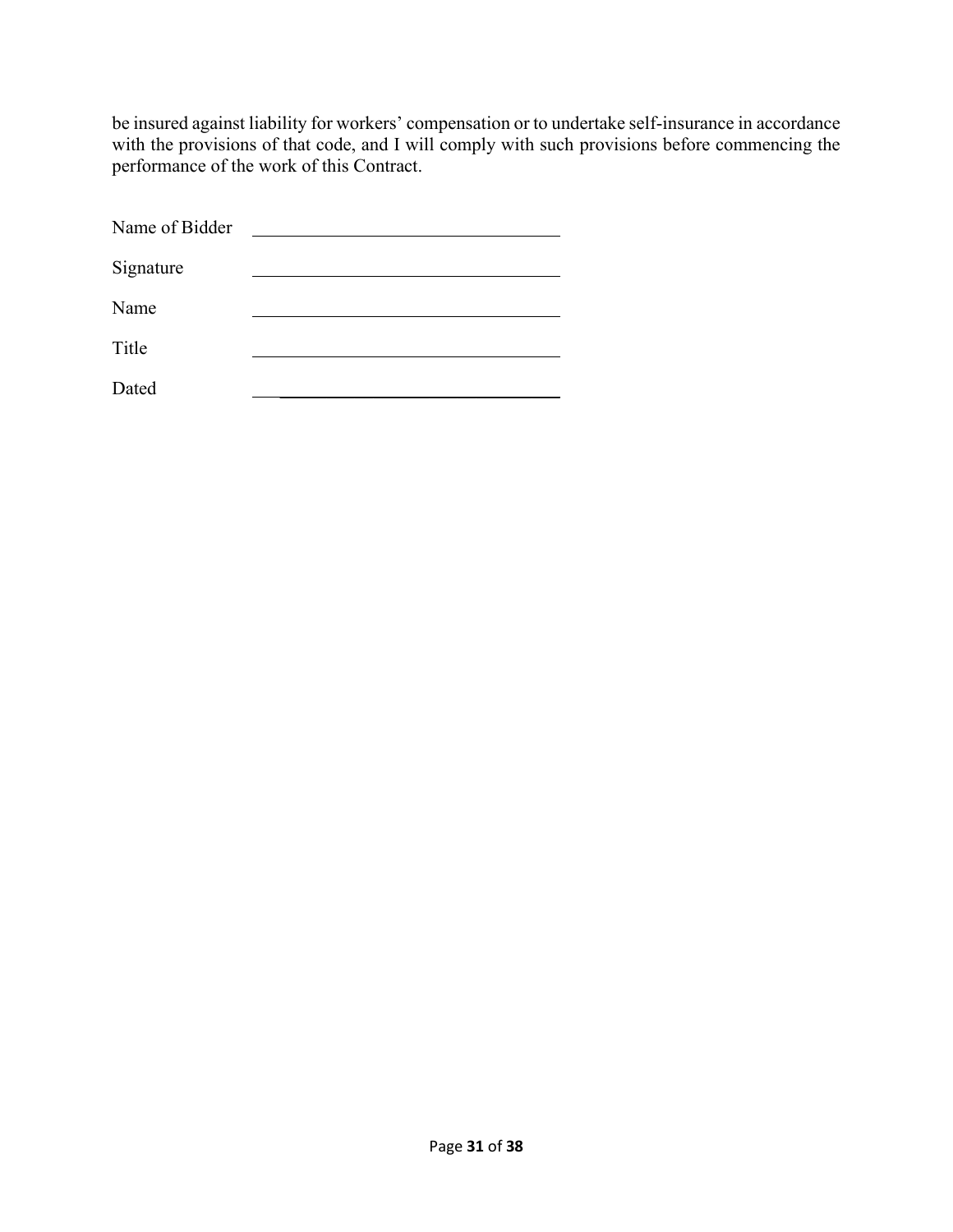#### **00 61 13 – BOND FORMS**

#### 1.1 Performance Bond.

#### KNOW ALL PERSONS BY THESE PRESENTS:

THAT WHEREAS, the Jurupa Community Service District, (hereinafter referred to as "District") has awarded to \_\_\_\_\_\_\_\_\_\_\_\_\_\_\_\_\_\_\_\_\_\_\_, (hereinafter referred to as the "Contractor") an agreement for **Contract No.** \_\_\_\_\_\_\_, (hereinafter referred to as the "Project").

WHEREAS, the work to be performed by the Contractor is more particularly set forth in the Contract Documents for the Project dated \_\_\_\_\_\_\_\_\_\_\_\_\_\_\_, (hereinafter referred to as "Contract Documents"), the terms and conditions of which are expressly incorporated herein by reference; and

WHEREAS, the Contractor is required by said Contract Documents to perform the terms thereof and to furnish a bond for the faithful performance of said Contract Documents.

NOW, THEREFORE, we, \_\_\_\_\_\_\_\_\_\_\_\_\_\_\_\_\_\_\_\_\_\_, the undersigned Contractor and \_\_\_\_\_\_\_\_\_\_\_\_\_\_\_\_\_\_\_\_\_\_\_\_\_\_\_\_\_\_\_\_\_\_\_\_\_\_\_\_\_\_\_\_\_\_\_\_ as Surety, a corporation organized and duly authorized to transact business under the laws of the State of California, are held and firmly bound unto the District in the sum of The Contract of The Dollard DOLLARS, (\$\_\_\_\_\_\_\_\_\_\_\_\_), said sum being not less than one hundred percent (100%) of the total amount of the Contract, for which amount well and truly to be made, we bind ourselves, our heirs, executors and administrators, successors and assigns, jointly and severally, firmly by these presents.

THE CONDITION OF THIS OBLIGATION IS SUCH, that, if the Contractor, his or its heirs, executors, administrators, successors or assigns, shall in all things stand to and abide by, and well and truly keep and perform the covenants, conditions and agreements in the Contract Documents and any alteration thereof made as therein provided, on its part, to be kept and performed at the time and in the manner therein specified, and in all respects according to their intent and meaning; and shall faithfully fulfill all obligations including the one (1) year guarantee of all materials and workmanship; and shall indemnify and save harmless the District, its Board, members of the Board, employees, and authorized volunteers, as stipulated in said Contract Documents, then this obligation shall become null and void; otherwise it shall be and remain in full force and effect.

As a part of the obligation secured hereby and in addition to the face amount specified therefore, there shall be included costs and reasonable expenses and fees including reasonable attorney's fees, incurred by District in enforcing such obligation.

As a condition precedent to the satisfactory completion of the Contract Documents, unless otherwise provided for in the Contract Documents, the above obligation shall hold good for a period of one (1) year after the acceptance of the work by District, during which time if Contractor shall fail to make full, complete, and satisfactory repair and replacements and totally protect the District from loss or damage resulting from or caused by defective materials or faulty workmanship. The obligations of Surety hereunder shall continue so long as any obligation of Contractor remains. Nothing herein shall limit the District's rights or the Contractor or Surety's obligations under the Contract, law or equity, including, but not limited to, California Code of Civil Procedure Section 337.15.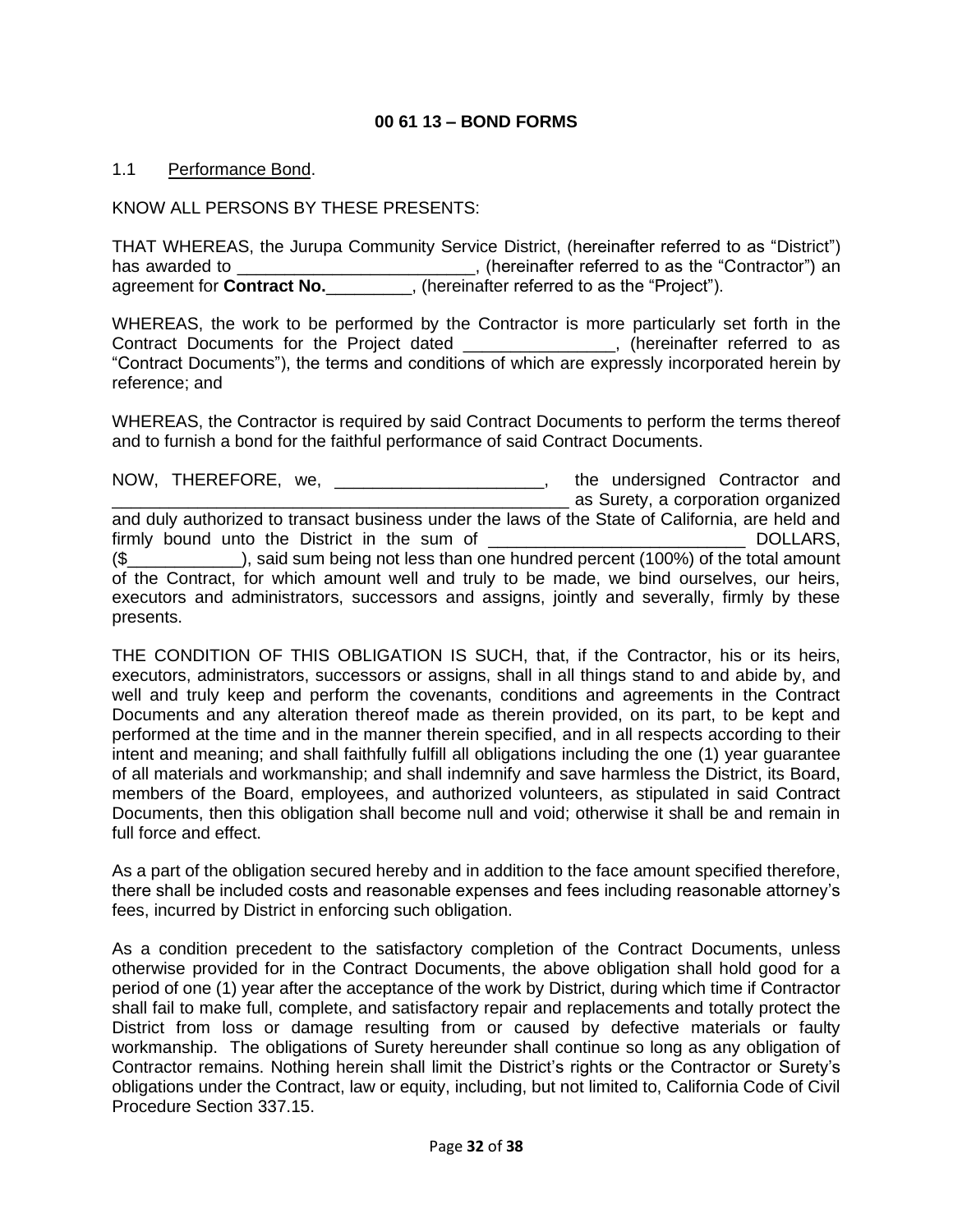Whenever Contractor shall be, and is declared by the District to be, in default under the Contract Documents, the Surety shall remedy the default pursuant to the Contract Documents, or shall promptly, at the District's option:

- i. Take over and complete the Project in accordance with all terms and conditions in the Contract Documents; or
- ii. Obtain a bid or bids for completing the Project in accordance with all terms and conditions in the Contract Documents and upon determination by Surety of the lowest responsive and responsible bidder, arrange for a Contract between such bidder, the Surety and the District, and make available as work progresses sufficient funds to pay the cost of completion of the Project, less the balance of the contract price, including other costs and damages for which Surety may be liable. The term "balance of the contract price" as used in this paragraph shall mean the total amount payable to Contractor by the District under the Contract and any modification thereto, less any amount previously paid by the District to the Contractor and any other set offs pursuant to the Contract Documents.
- iii. Permit the District to complete the Project in any manner consistent with California law and make available as work progresses sufficient funds to pay the cost of completion of the Project, less the balance of the contract price, including other costs and damages for which Surety may be liable. The term "balance of the contract price" as used in this paragraph shall mean the total amount payable to Contractor by the District under the Contract and any modification thereto, less any amount previously paid by the District to the Contractor and any other set offs pursuant to the Contract Documents.

Surety expressly agrees that the District may reject any contractor or subcontractor which may be proposed by Surety in fulfillment of its obligations in the event of default by the Contractor.

Surety shall not utilize Contractor in completing the Project nor shall Surety accept a bid from Contractor for completion of the Project if the District, when declaring the Contractor in default, notifies Surety of the District's objection to Contractor's further participation in the completion of the Project.

The Surety, for value received, hereby stipulates and agrees that no change, extension of time, alteration or addition to the terms of the Contract Documents or to the Project to be performed thereunder shall in any way affect its obligations on this bond, and it does hereby waive notice of any such change, extension of time, alteration or addition to the terms of the Contract Documents or to the Project.

[REMAINDER OF PAGE LEFT INTENTIONALLY BLANK]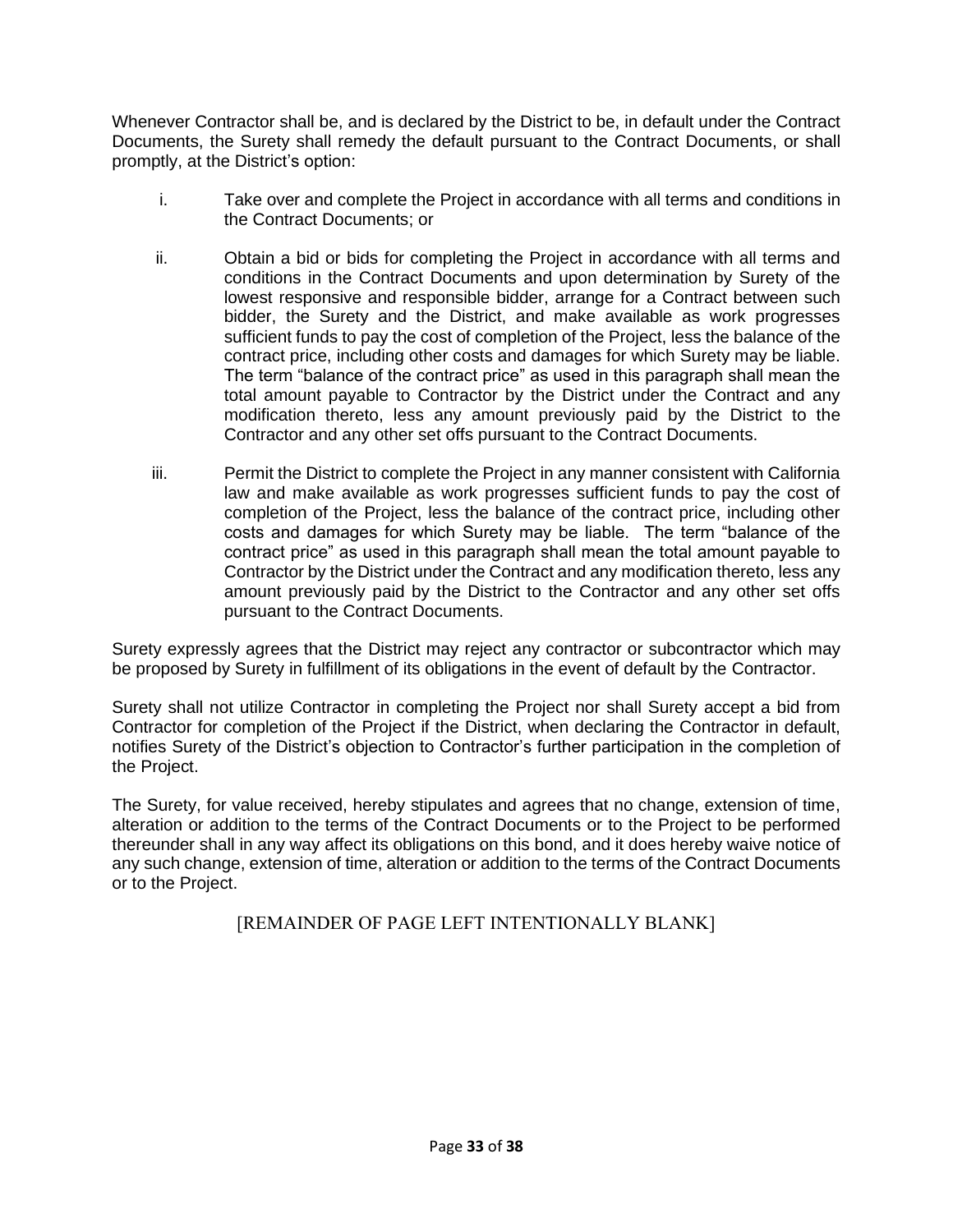|                                                                                                                      | IN WITNESS WHEREOF, we have hereunto set our hands and seals this _______ day of                                                                                                                                                                                        |
|----------------------------------------------------------------------------------------------------------------------|-------------------------------------------------------------------------------------------------------------------------------------------------------------------------------------------------------------------------------------------------------------------------|
| (Corporate Seal)                                                                                                     | Contractor/Principal                                                                                                                                                                                                                                                    |
|                                                                                                                      | By                                                                                                                                                                                                                                                                      |
|                                                                                                                      |                                                                                                                                                                                                                                                                         |
| (Corporate Seal)                                                                                                     | Surety                                                                                                                                                                                                                                                                  |
|                                                                                                                      |                                                                                                                                                                                                                                                                         |
| (Attach Attorney-in-Fact Certificate)                                                                                |                                                                                                                                                                                                                                                                         |
| charges is \$<br>charges is \$<br>(The above must be filled in by corporate attorney.)                               | The rate of premium on this bond is __________________ per thousand. The total amount of premium                                                                                                                                                                        |
| THIS IS A REQUIRED FORM                                                                                              |                                                                                                                                                                                                                                                                         |
| Any claims under this bond may be addressed to:                                                                      |                                                                                                                                                                                                                                                                         |
| (Name and Address of Surety)                                                                                         | <u> 1989 - Johann Barbara, margaret eta industrial eta industrial eta industrial eta industrial eta industrial e</u>                                                                                                                                                    |
| (Name and Address of Agent or<br>Representative for service of<br>process in California, if different<br>from above) | <u> 1989 - Johann John Barn, mars an deus an deus Amerikaansk kommunister (</u><br><u> 1989 - Johann John Barn, mars ann an t-Amhair an t-Amhair an t-Amhair an t-Amhair an t-Amhair an t-Amhair an </u><br><u> 1989 - Johann Stoff, amerikansk politiker (d. 1989)</u> |
| (Telephone number of Surety<br>and Agent or Representative for<br>service of process in California)                  |                                                                                                                                                                                                                                                                         |

#### **END OF PERFORMANCE BOND**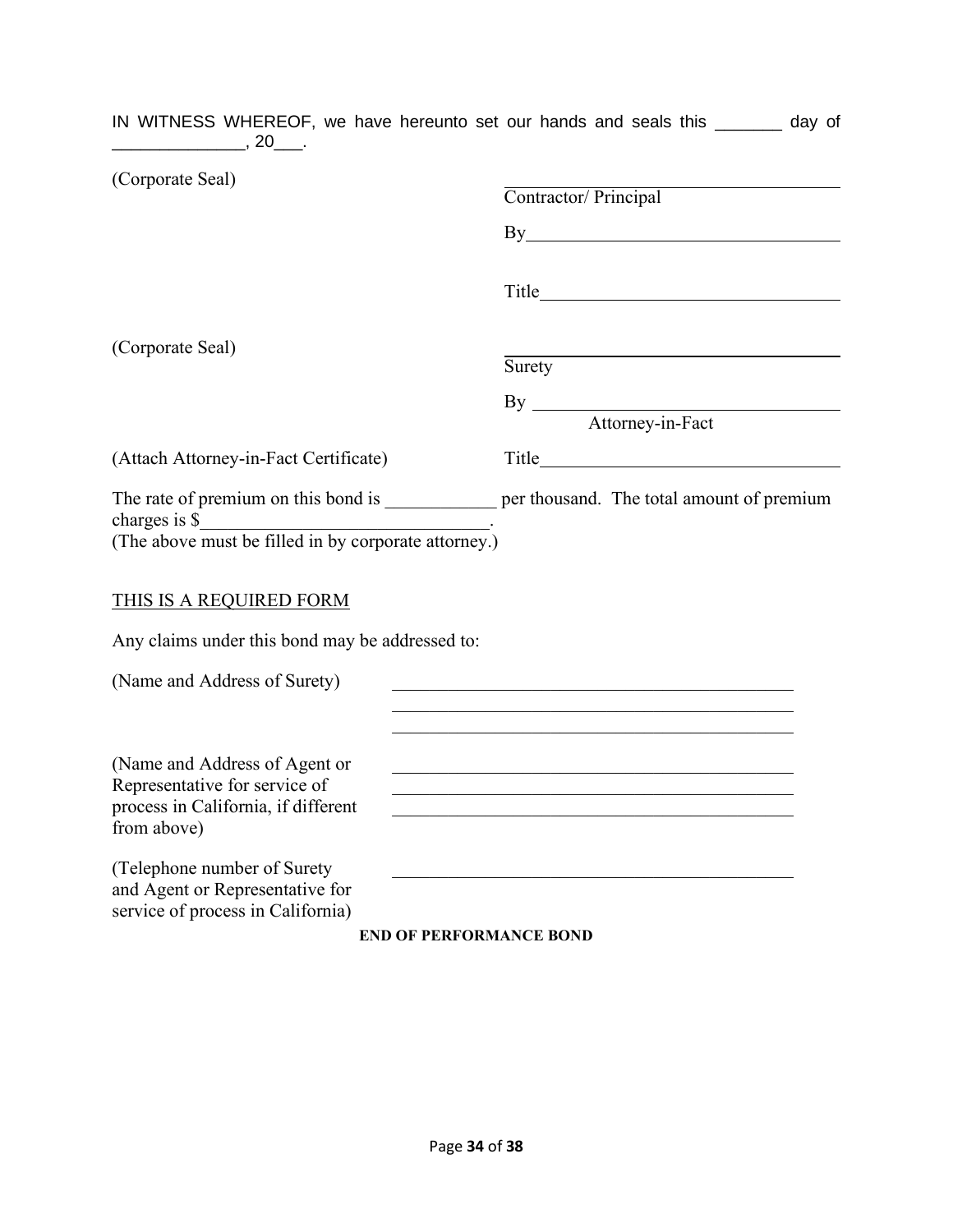#### 1.2 Payment Bond (Labor and Materials).

#### KNOW ALL MEN BY THESE PRESENTS That

WHEREAS, the Jurupa Community Service District (hereinafter designated as the "District"), by action taken or a resolution passed \_\_\_\_\_\_\_\_\_\_\_\_\_\_\_\_\_\_\_ , 20\_\_\_\_\_, has awarded to hereinafter designated as the "Principal," a contract for the work described as follows: **Contract No.** (the "Project"); and

WHEREAS, said Principal is required to furnish a bond in connection with said contract; providing that if said Principal or any of its Subcontractors shall fail to pay for any materials, provisions, provender, equipment, or other supplies used in, upon, for or about the performance of the work contracted to be done, or for any work or labor done thereon of any kind, or for amounts due under the Unemployment Insurance Code or for any amounts required to be deducted, withheld, and paid over to the Employment Development Department from the wages of employees of said Principal and its Subcontractors with respect to such work or labor the Surety on this bond will pay for the same to the extent hereinafter set forth.

NOW THEREFORE, we, the Principal and \_\_\_\_\_\_\_\_\_\_\_\_\_\_\_\_\_\_\_\_\_\_\_\_\_\_ as Surety, are held and firmly bound unto the District in the penal sum of The Dollars (\$ and Dollars (\$ and ) lawful money of the United States of America, for the payment of which sum well and truly to be made, we bind ourselves, our heirs, executors, administrators, successors and assigns, jointly and severally, firmly by these presents.

THE CONDITION OF THIS OBLIGATION IS SUCH that if said Principal, his or its subcontractors, heirs, executors, administrators, successors or assigns, shall fail to pay any of the persons named in Civil Code Section 9100, fail to pay for any materials, provisions or other supplies, used in, upon, for or about the performance of the work contracted to be done, or for any work or labor thereon of any kind, or amounts due under the Unemployment Insurance Code with respect to work or labor performed under the contract, or for any amounts required to be deducted, withheld, and paid over to the Employment Development Department or Franchise Tax Board from the wages of employees of the contractor and his subcontractors pursuant to Revenue and Taxation Code Section 18663, with respect to such work and labor the Surety or Sureties will pay for the same, in an amount not exceeding the sum herein above specified, and also, in case suit is brought upon this bond, all litigation expenses incurred by the District in such suit, including reasonable attorneys' fees, court costs, expert witness fees and investigation expenses.

This bond shall inure to the benefit of any of the persons named in Civil Code Section 9100 so as to give a right of action to such persons or their assigns in any suit brought upon this bond.

It is further stipulated and agreed that the Surety on this bond shall not be exonerated or released from the obligation of this bond by any change, extension of time for performance, addition, alteration or modification in, to, or of any contract, plans, specifications, or agreement pertaining or relating to any scheme or work of improvement herein above described, or pertaining or relating to the furnishing of labor, materials, or equipment therefore, nor by any change or modification of any terms of payment or extension of the time for any payment pertaining or relating to any scheme or work of improvement herein above described, nor by any rescission or attempted rescission or attempted rescission of the contract, agreement or bond, nor by any conditions precedent or subsequent in the bond attempting to limit the right of recovery of claimants otherwise entitled to recover under any such contract or agreement or under the bond, nor by any fraud practiced by any person other than the claimant seeking to recover on the bond and that this bond be construed most strongly against the Surety and in favor of all persons for whose benefit such bond is given, and under no circumstances shall Surety be released from liability to those for whose benefit such bond has been given, by reason of any breach of contract between the owner or District and original contractor or on the part of any obligee named